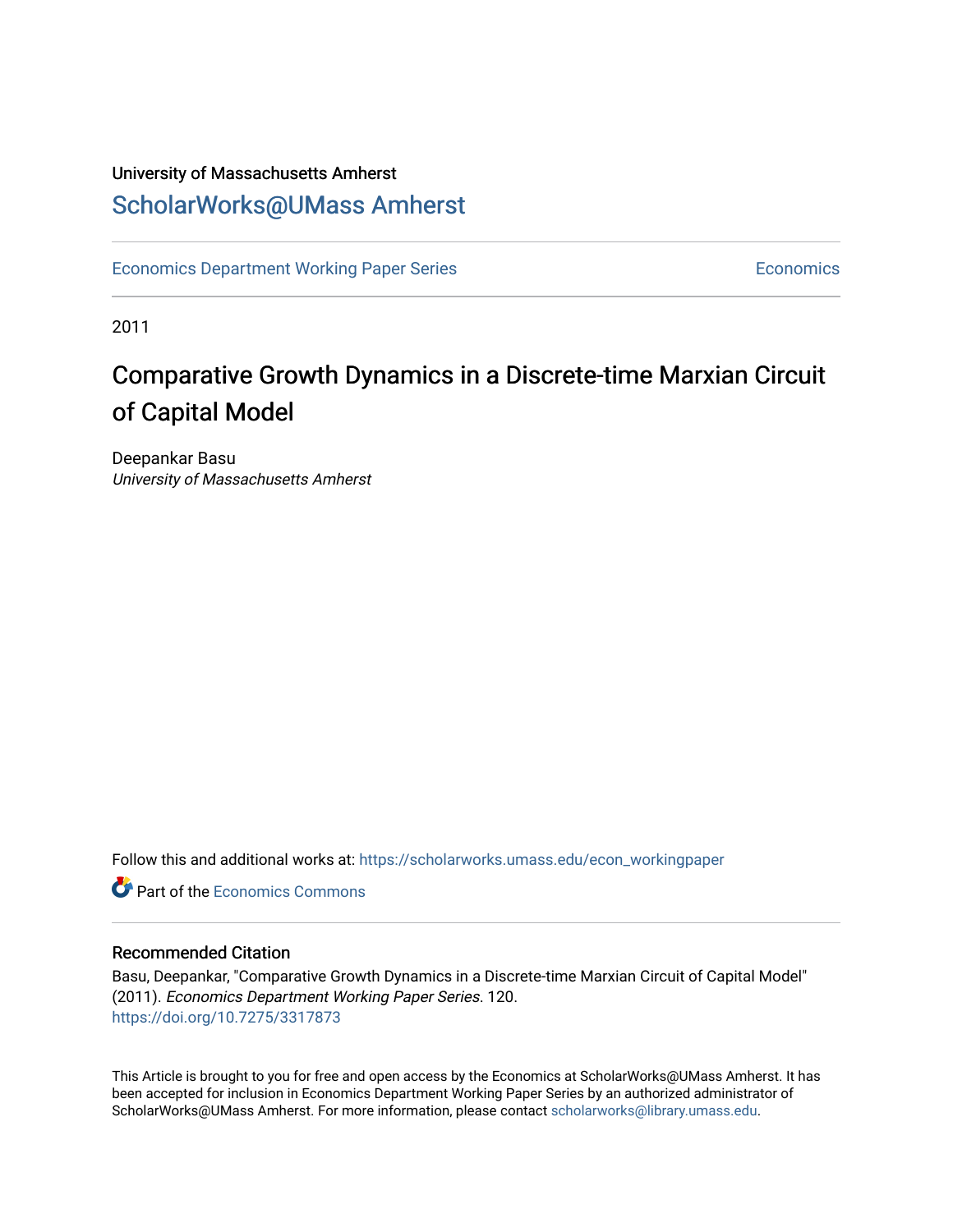# **DEPARTMENT OF ECONOMICS**

# **Working Paper**

## **Comparative Growth Dynamics in a Discretetime Marxian Circuit of Capital Model**

By

Deepankar Basu

Working Paper 2011‐12



# **UNIVERSITY OF MASSACHUSETTS AMHERST**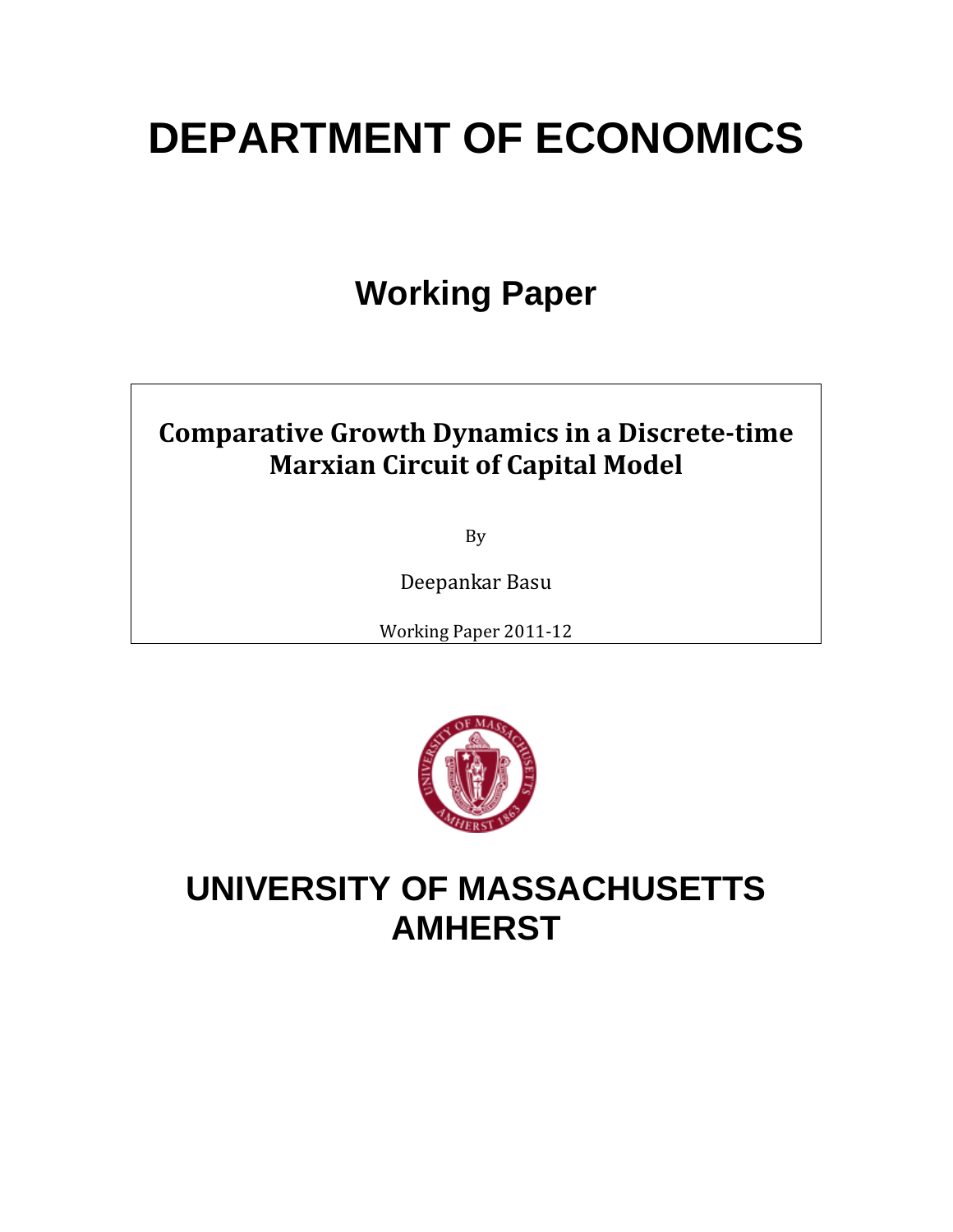# Comparative Growth Dynamics in a Discrete-time Marxian Circuit of Capital Model

Deepankar Basu<sup>∗</sup>

June 13, 2011

#### Abstract

This paper develops a discrete-time formalization of the circuit of capital model presented by Marx in Volume II of Capital Marx (1993) as a tool for aggregate economic analysis of capitalist economies. The discrete-time formalization closely follows and extends the continuous-time formalization in Foley (1982, 1986a). The discrete-time model is used to address two important issues of interest to the heterodox economic tradition: profit-led versus wage-led growth, and the growth-reducing impact of nonproduction credit. First, it is demonstrated that both profit-led and wage-led growth regimes can be accommodated within the Marxian circuit of capital model. Second, it is demonstrated that the steady-state growth rate of a capitalist economy is negatively related to the share of consumption credit in total net credit, when the total credit is large to begin with.

JEL Codes: B51, O1.

Keywords: circuit of capital, economic growth, consumption credit, Marxian political economy.

#### 1 Introduction

The determining motive of capitalist production is profit. In Volume I of Capital, Marx provided a consistent explanation of the phenomenon of profit, at the aggregate level, as arising from the exploitation of the working class by capitalists through the institution of wage labour. To establish this path-breaking result, Marx borrowed and further extended the labour theory of value of classical political economy.

<sup>∗</sup>Department of Economics, 1012 Thompson Hall, University of Massachusetts, Amherst, MA 01003, email: dbasu@econs.umass.edu. I would like to thank Duncan Foley and participants in the 2011 URPE Summer School at the University of Massachusetts, Amherst for useful comments.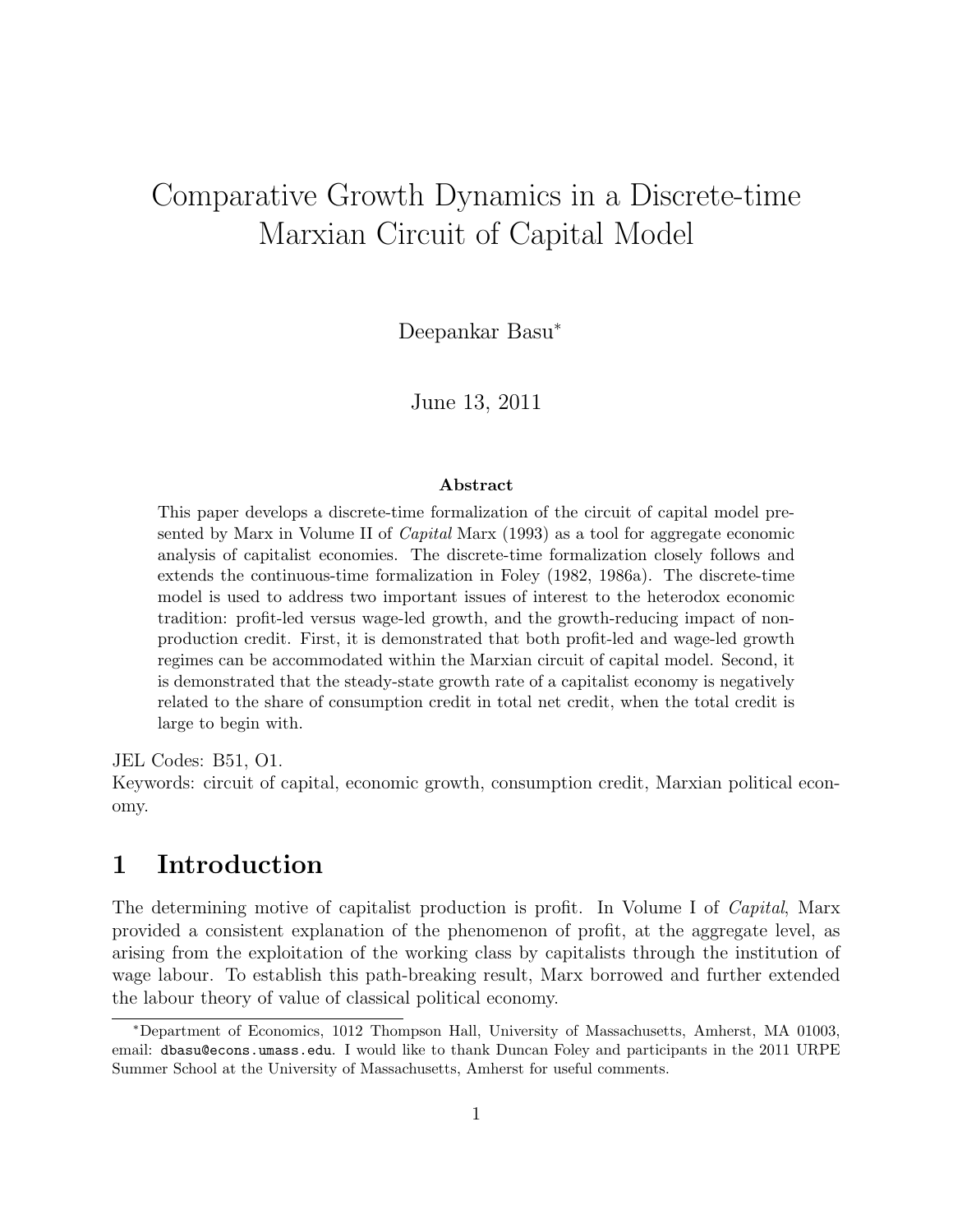Marx demonstrated that the classical economists' category of value is nothing but objectified (socially necessary, abstract) labour, that value is expressed through the social device of money (so that money is intrinsic to commodity production) and that capital is self-valorizing value (Marx, 1992). Capital, self-expanding value, was represented by Marx as:

$$
M - -C \cdots (P) \cdots C' - -M'. \tag{1}
$$

In this well-known formula, M represents the sum of money that a capitalist enterprise commits to the process of production by purchasing commodities C. C is composed of two very different kinds of commodities, labour power and the means of production. These are brought together in the process of production, represented by P, which leads, after a period of time (the production time) to the emergence of finished products,  $C'$ . These commodities are then sold in the market for a sum of money  $M' = M + \Delta M$ , to not only recoup the original sum thrown into production but also a surplus  $\Delta M$ , the proximate determinant of the whole process.

Marx's analysis in Volume I of *Capital* Marx (1992) demonstrated that the secret of surplus value that leads to the self-expansion of capital is the exploitation of labour by capital. In Volume II of capital Marx (1993), he highlighted the fact that the process of self-valorization of capital can only complete itself by traversing a circular movement, during which value assumes and discards three different forms. Marx called this circular movement of value the circuit of capital, where

... capital appears as a value that passes through a sequence of connected and mutually determined transformations, a series of metamorphoses that form so many phases or stages of a total process. Two of these phases belong to the circulation sphere, one to the sphere of production. In each of these phases the capital value is to be found in a different form, corresponding to a special and different function. Within this movement the value advanced not only maintain itself, but it grows, increases its magnitude. Finally, in the concluding stage, it returns to the same form in which it appeared at the outset of the total process. This total process is therefore a circuit (Marx, 1993, pp. 133).

The two phases of circulation that Marx refers to are  $M-C$  and  $C'-M'$  in (1), which together with the process of production, P, comprise the circuit of capital. Hence, the flow of value that comprises the circuit can be broken up into three distinct phases (or stages):

- 1. the flow of capital outlays to start the production process,  $M-C$ ;
- 2. the flow of finished commodities emerging from the process of production impregnated with surplus value,  $(P)$ – $C'$ ; and
- 3. the flow of sales,  $C'-M'$ , which sets the stage for another round of capital outlays and production.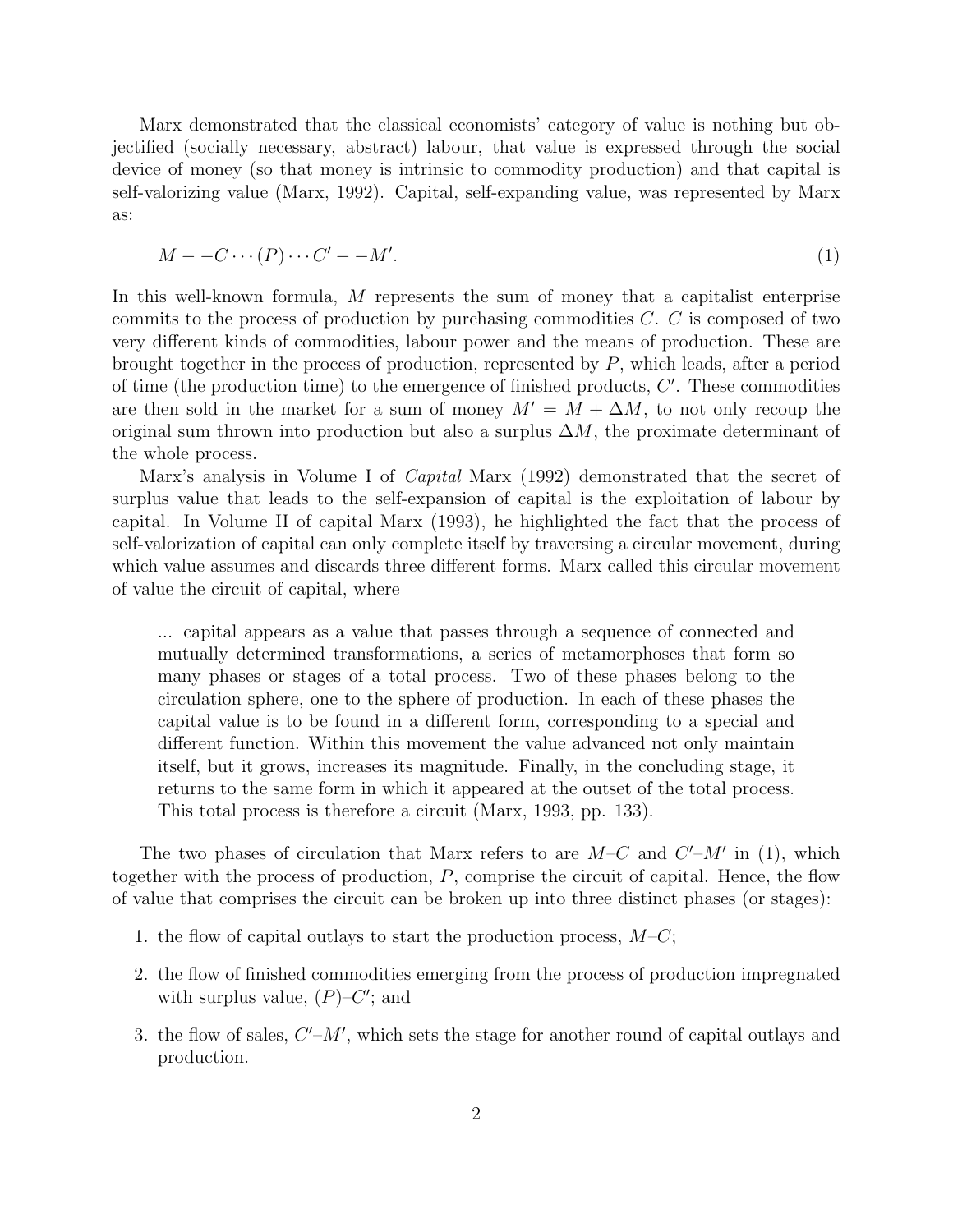As a representation of the flow of value through the capitalist economy, the circuit of capital model highlights two crucial aspects of the self-expanding flow of value. First, it pays close attention to the forms that value assumes and discards, at different stages of the circuit, as it attempts to expand itself quantitatively (a dialectical interaction of quality and quantity). Second, it highlights the crucial aspect of turnover, of how the different forms of value complete their own circuits at different speeds and how capital re-creates its own conditions of existence and growth.

Attending carefully to the issue of aggregation, the circuit of capital model in Volume II of Capital, can be extended to an ensemble of capital or even the whole capitalist economy. The analytical move to construct a circuit of capital model for the aggregate economy involves dealing with at least two conceptual issues. The first issue that one needs to deal with is the cross sectional heterogeneity across capitalist enterprises. At any point in time, different individual capitalist enterprises would be at different stages of the three phases of their individual circuit.

In so far as each of these circuits is considered as a particular form of the movement in which different individual industrial capitals are involved, this difference also exists throughout simply at the individual level. In reality, however, each individual industrial capital is involved in all the three [phases] at the same time. The three circuits, the forms of reproduction of the three varieties of capital, are continuously executed alongside one another. One part of the capital value, for example, is transformed into money capital, while at the same time another part passes out of the production process into circulation as new commodity capital ... The reproduction of the capital in each of its forms and at each its stages is just as continuous as is the metamorphosis of these forms and their successive passage through the three stages. Here, therefore, the entire circuit is the real unity of its three forms (Marx, 1993, pp. 181).

The issue of cross sectional heterogeneity can be dealt with by aggregating across individual circuits of capitals at any point in time over the three phases to arrive at corresponding aggregate flows:

- 1. the aggregate flow of capital outlays
- 2. the aggregate flow of finished commodities
- 3. the aggregate flow of sales.

The second issue is more subtle but also more important. As stressed by Marx in chapter  $12-14$  of the second volume of *Capital* Marx (1993), the process of production and circulation takes finite amounts of time. The sum of the two is what Marx calls "turnover time":

...the movements of capital through the production sphere and the two phases of the circulation sphere are accomplished successively in time. The duration of its stay in the production sphere forms its production time, that in the circulation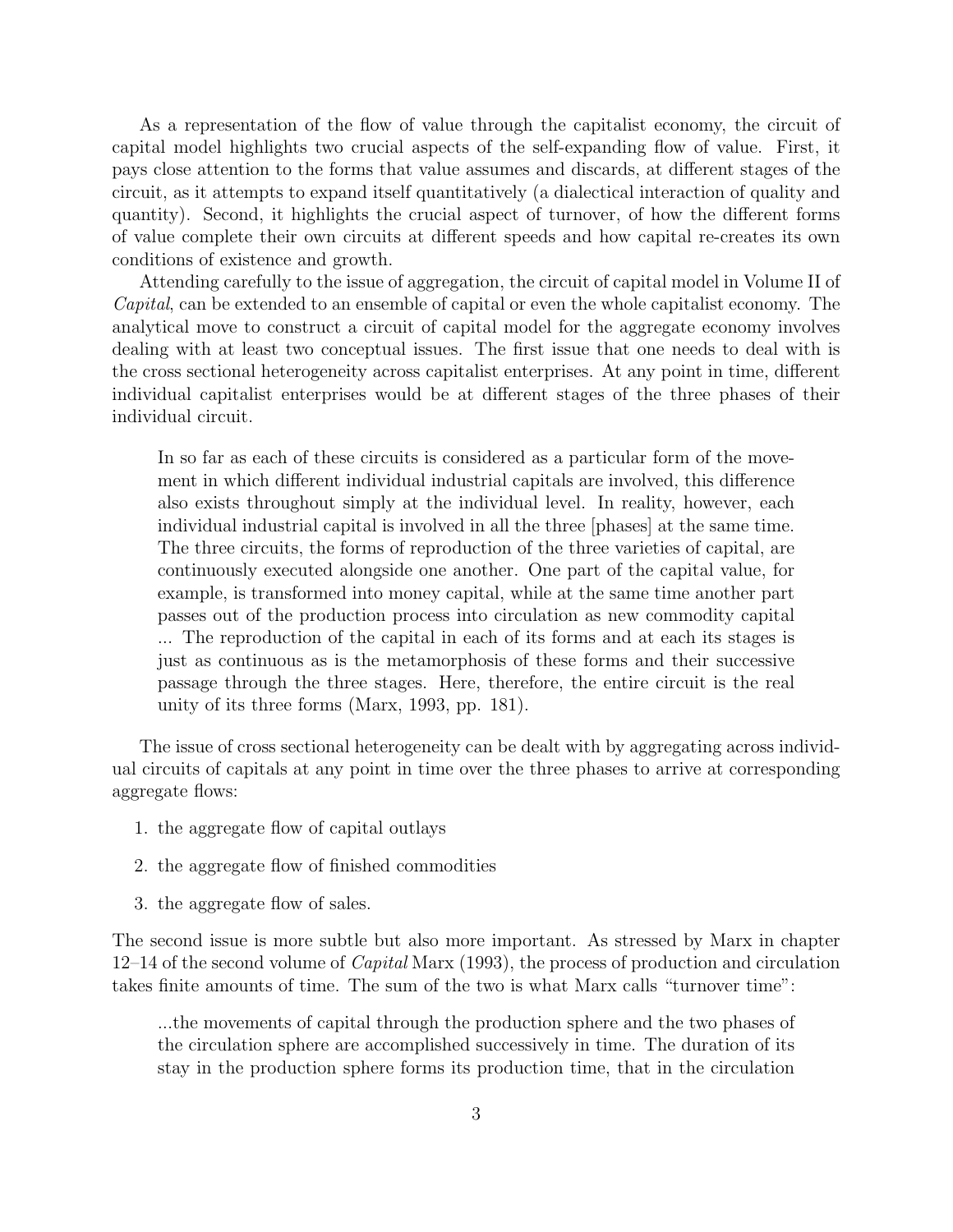sphere its circulation time. The total amount of time it takes to describe its circuit is therefore equal to the sum of its production and circulation time (Marx, 1993, pp. 200).

Thus, for instance, a sum of money laid out as capital outlays will only emerge as finished products with a definite time lag; the finished products will be sold only with a definite time lag; and the sales revenue will be recommitted to production, once again, with a finite time lag. Thus, each of the three phases of the circuit come with its own time lag.

The time lags have two important implications. First, they establish definite relationships between each of the flows (involved in the three phases of the circuit) over time. Second, nonzero time lags imply that at any point in time, there will be a build-up of stocks of value, in three different forms (corresponding to the three flows), in the economy: productive capital, commercial capital and financial capital.

It lies in the nature of the case, however, that the circuit itself determines that capital is tied up for certain intervals in the particular sections of the cycle. In each of its phases industrial capital is tied to a specific form, as money capital, productive capital or commodity capital. Only after it has fulfilled the function corresponding to the particular form it is in does it receive the form in which it can enter a new phase of transformation Marx (1993, pp. 133).

Aggregating across individual capitalist enterprises at any point in time, we can arrive at the corresponding aggregate stocks of value:

- 1. the aggregate stock of productive capital (inventories of unfinished products, raw materials and undepreciated fixed assets);
- 2. the aggregate stock of commercial (or commodity) capital (inventories of finished products awaiting sales); and
- 3. the aggregate stock of financial capital (money and financial assets).

The circuit of capital model can, therefore, be conveniently represented as a circular flow of expanding value with three nodes (representing stocks of value) connected by three flows. Figure 1, drawn from Foley (1986b), is a graphical representation of the circuit. It is important to note that each element of the circuit of capital corresponds to observable quantities in real capitalist economies. While the flows of value in the circuit are recorded in the profitloss statements of capitalist enterprises, the stocks are recorded in their balance sheets. This implies that a circuit of capital model can be empirically operationalized and used to study tendencies in "actually existing capitalism".

An elegant continuous-time formalization of Marx's analysis of the circuits of capital was developed in Foley (1982, 1986a). This model was empirically operationalized for the U.S. manufacturing sector in Alemi and Foley (1997) and has been used recently in dos Santos (2011) to study the impact of consumption credit on economic growth. Matthews (2000) develops an econometric model of the circuit of capital model. A different, but related,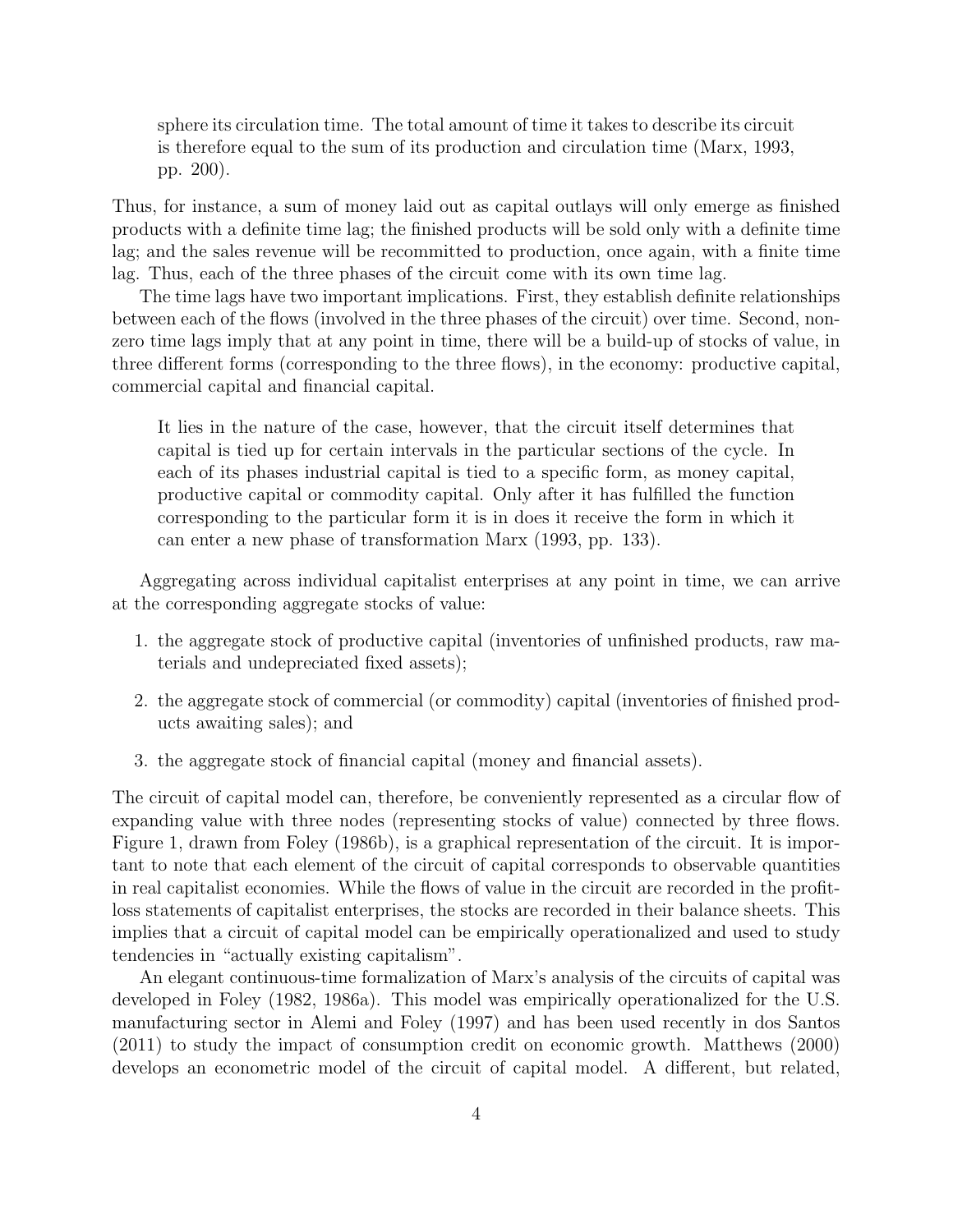

Figure 1: The Circuit of Social Capital: A snapshot of the economy in period t, which shows the stocks of value at the beginning of the period, and the flows of value that occur within the period. (Source: Foley (1986b).)

strand of the literature emerged from Kotz (1988, 1991), who used a circuit of capital model to analyze crisis tendencies witin capitalist economies. Loranger (1989) used the circuit of capital model to offer a new perspective on inflation.

This paper builds on and extends the approach in Foley (1982, 1986a) by developing a discrete-time version of the circuit of capital model. It is in this paper argued that the circuit of capital model offers a distinctive approach to analyzing macroeconomic behaviour of capitalist economies, which is different from both the neoclassical and Keynesian approaches. The neoclassical approach focuses on supply-side issues to the virtual neglect of demand-side factors; hence it is one-sided. The Keynesian approach restores the importance of demandside issues within macroeconomics but, in turn, neglects the centrality of the profit-motive (the need for the generation and realization of surplus value) in driving the capitalist system. Hence, the Keynesian approach is one-sided too, because it overlooks the constraints that are imposed on the capitalist system due to the blind drive for surplus value even in the absence of aggregate demand problems. By transcending both kinds of one-sidedness, the Marxian circuit of capital model offers a distinctive framework for macroeconomic analysis of capitalist economies which accords centrality to the generation and circulation of surplusvalue.

To demonstrate its strength and versatility, two important issues of interest to a broad range of heterodox economists are addressed within the Marxian circuit of capital model: wage-led versus profit-led growth regimes, and the impact of growing consumption credit on economic growth.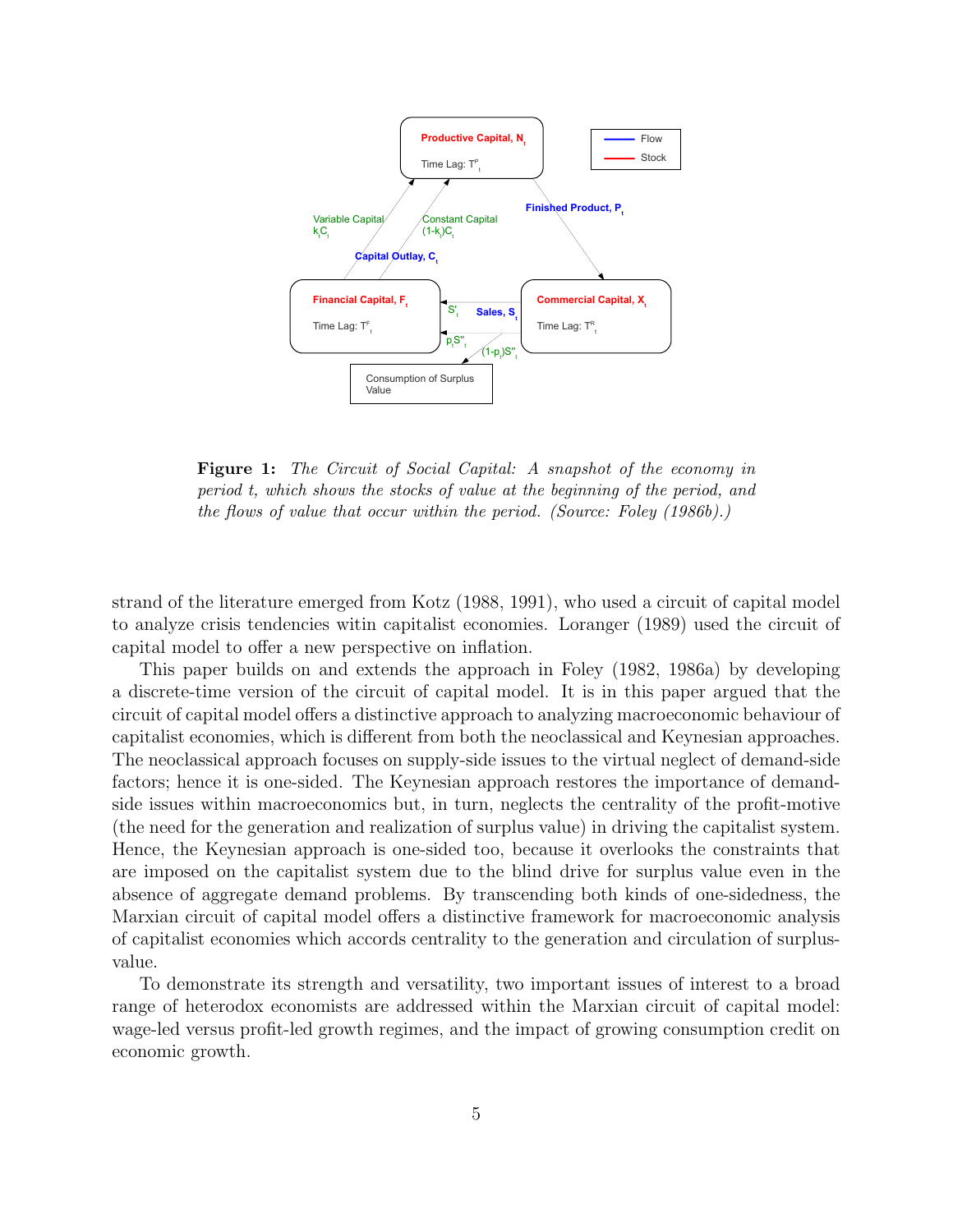The rest of the paper is organized as follows. Section 2 offers a discussion of one of the crucial conceptual innovation of the circuit of capital model: the time lag structures. Section 3 sets up and solves the baseline model (i.e., model without aggregate demand considerations). Section 4 extends the baseline model by explicitly incorporating aggregate demand. Section 5 presents the main results of the paper, and the following section concludes the discussion.

#### 2 Time Lag Structure

One of the main conceptual innovations of the circuit of capital model is the time lag structures that attach to each of the three phases of the circuit. To conceptualize the time lag structures rigorously and to develop the rest of the argument in this paper we will work in a discrete-time setting. The main reason to choose a discrete-time set-up over a continuoustime set-up, as in Foley (1982, 1986a), is that all economic variables are recorded only at discrete points in time. Since empirical operationalization of the Marxian circuit of capital model will need to work with discrete-time data, it seems analytically suitable to develop the model in a discrete-time set-up from the outset.

In a discrete-time setting, we can use a value emergence function (VEF) to capture the time lags involved in the different phases of the circuit of capital in the most general fashion. The VEF gives the time structure of emergence of value within the circuit of capital for value that has been injected into the circuit in some past time period. To fix ideas, suppose the process of injection of value occurred in period  $t'$ ; then the most general form of a VEF would be the function  $a_{t-t';t'}$ , which represent the fraction of the injected value that emerges in the circuit  $(t - t')$  periods later. Since all the value that was injected in period t' has to eventually emerge back into the circuit, we have

$$
\sum_{t'=0}^{\infty} a_{t-t';t'} = 1.
$$
\n(2)

There are four different ways to operationalize the VEF.

- 1. Fixed Time Lead (FTL): This is the simplest VEF, where value emerges after a fixed number of periods, T say, all at once;
- 2. Variable Time Lead (VTL): In this case we relax the assumption that the time structure of emergence is fixed across periods so that the value emerges, all at once as before, but after a variable number of periods,  $T_t$  say, i.e., the time of emergence varies across periods (hence the time subscript on  $T_t$ );
- 3. Finite Distributed Lead (FDL): In this case we relax the assumption that the value emerges all at once (which, for instance, is clearly relevant to the case of investment in long-lived fixed assets); hence value emerges gradually but over a finite number of future periods.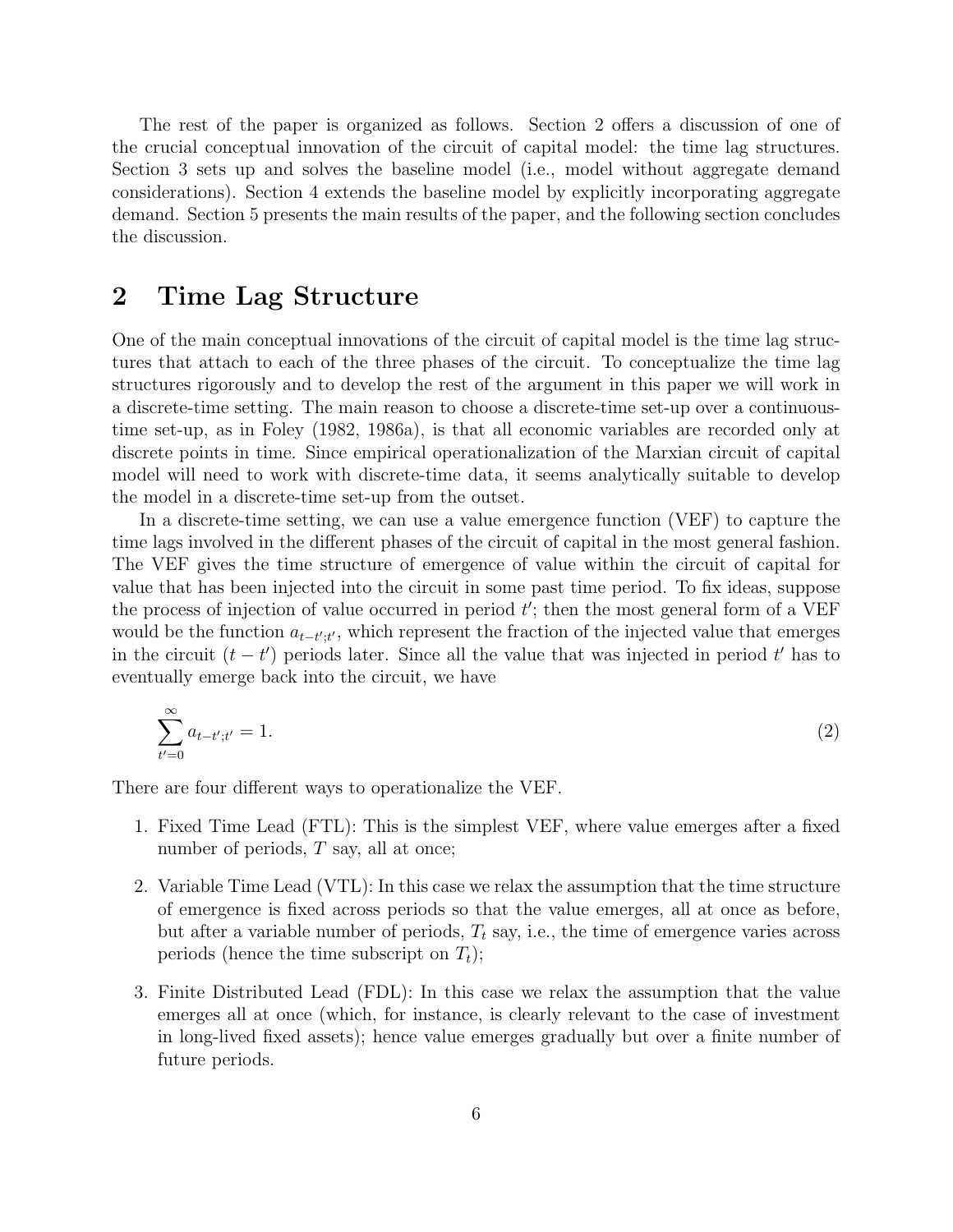4. Infinite Distributed Lead (IDL): This generalizes FDL further by allowing the injected value to emerge gradually over all future periods.<sup>1</sup>

Returning to (2), it is obvious that for FTL,  $a_{t'+T,t'} = 1$ , and for VTL  $a_{t'+T_{t'};t'} = 1$  so that the sum in (2) will have only one term (the only difference being the time dependence of  $T_{t'}$ in the case of VTL). For FDL and IDL, on the other hand, the sum will have a finite and infinite number of terms, respectively.

We can now use the VEF to conceptualize the time lag structures involved in the circuit of capital. Let us start by looking back, from the vantage point of period  $t$ , and consider value injections (capital outlays, say)  $t'$  periods ago. Let us denote this value injection into the circuit in period  $(t-t')$  by  $C_{t-t'}$ . Now consider the VEF for period  $(t-t')$ ,  $a_{t,t-t'}$ . Recall that  $a_{t,t-t'}$  gives the fraction of value committed in period  $(t-t')$  that emerges back into the circuit in period t. Hence, the product of the two,  $a_{t:t-t'}C_{t-t'}$ , represents the quantum of value emerging in period t due to value committed in period  $(t - t')$ . In the most general case, i.e., using a IDL type of VEF, the flow of value emerging in period  $t$  will be the result of values injected into the circuit in all past periods (because value emerges, with an IDL type of VEF, over an infinite number of future periods). If we denote the flow of value emerging in period t as  $P_t$  (flow of finished products, say), then

$$
P_t = \sum_{t' = -\infty}^t a_{t; t - t'} C_{t - t'}.
$$
\n(3)

It can be seen immediately that with a FDL type of VEF, the sum in (3) will only have a finite number of terms. With a FTL type of VEF, on the other hand, the sum would have only one term, giving us  $P_t = C_{t-T}$ ; and with a VTL, we would have  $P_t = C_{t-T_t}$  (the only difference being the time dependence of  $T_t$  with a VTL)<sup>2</sup>.

While the IDL provides the most general mathematical way to formulate a VEF, in the sense of imposing the least restrictions on the VEF, a FDL is conceptually sufficient for the analysis of value flows in capitalism. The only distinction between the IDL and the FDL is that the latter assumes the existence of a finite number of periods, no matter how large, at the end of which the relevant value emergence process has completed itself; the IDL assumes, on the contrary, that no such finite number exists.

Is the FDL restrictive? In the case of circulating capital, it is immediately obvious that an FDL is appropriate. In the case of fixed capital too, an FDL is appropriate. This because the distinction between fixed and circulating capital is only a matter of degree; for the former, the turnover time is a finite multiple of the turnover time for the latter. "The part of the capital value that is fixed in the means of labour circulates, just like any other part . . . the whole of the capital value is in constant circulation, and in this sense, therefore, all capital is circulating capital" (Marx, 1993, pp. 238). But then what is the distinction between fixed and circulating capital? According to Marx, the distinction resides in the different ways in which the two circulate.

<sup>1</sup>Foley (1982) uses a continuous-time analog of the IDL-type VEF.

<sup>&</sup>lt;sup>2</sup>Note that, in a discrete-time setting, a VEF is a probability mass function over the positive integers; in a continuous-time setting, it is a probability density function over the positive real line.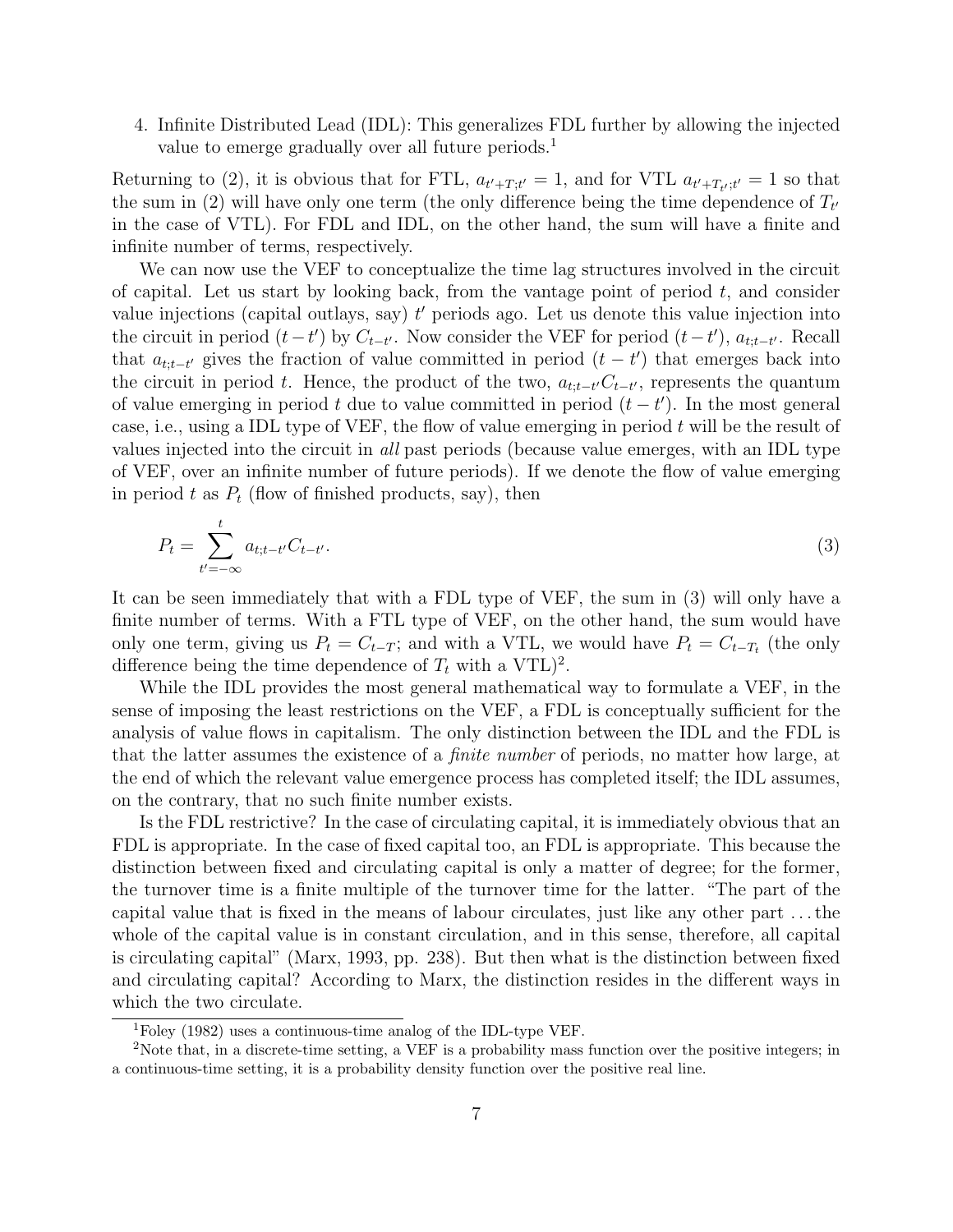But the circulation of the part of the capital considered here [i.e., fixed capital] is a peculiar one. In the first place, it does not circulate in its use form. It is rather its value that circulates, and this does so gradually, bit by bit, in the degree to which it is transferred to the product that circulates as a commodity. A part of its value always remains fixed in it [i.e., in the means of labour that is the material expression of fixed capital] as long as it continues to function, and remains distinct from the commodities that it helps to produce. This peculiarity is what gives this part of constant capital the form of fixed capital. All other material components of the capital advanced in the production process, on the other hand, form, by contrast to it, circulating or fluid capital (Marx, 1993, pp. 238) (emphasis in original).

Thus, all capital is, from the perspective of circulation, circulating capital. But circulating capital transfers its value to the product in a finite number of periods; the value emergence process completes itself in a finite number of periods. Hence, an FDL-type VEF is conceptually sufficient to deal with the analysis of capitalism.<sup>3</sup>

But we can move one step further. Any FDL-type VEF is analytically equivalent to a VTL-type VEF. This is because it is always possible to represent the gradual emergence of value entailed by a FDL-type VEF with a all-at-once emergence entailed by a VTL, where the time lead in the VTL measures the "average" of the total (finite) number of periods for which a FDL-type VEF allows nonzero value emergence. Thus, if a general FDL-type VEF,  $a_{t'+i,t'}$ , entails complete value emergence over the M periods following the injection into the circuit, then we can always find a number  $M'$  such that

$$
M' = \frac{1}{M} \sum_{i=1}^{M} i \times a_{t'+i;t'} \times \mathbb{1}_{[a_{t'+i;t'} \neq 0]},
$$
\n(4)

where  $\mathbb{1}_{a_{t'+i,t'}\neq0]}$  represents an indicator function picking up the periods of nonzero value emergence between period  $(t' + 1)$  and  $(t' + M)$ . Thus, the FDL-type VEF,  $a_{t'+i,t'}$  (with  $i = 1, 2, \ldots, M$ , is equivalent to the VTL with time lead M'. Therefore, a VTL-type VEF can be used to develop a Marxian circuit of capital model which, without sacrificing any of the analytical strengths of Foley (1982), comes with the tractability of Foley (1986b, chap. 5). The next section develops such a model.<sup>4</sup>

<sup>3</sup>A more sophisticated treatment of the depreciation of fixed capital might require some modification of FDL-type VEF; this is left for future research.

<sup>&</sup>lt;sup>4</sup>The main difference of the model in this paper with the model in Foley (1986b, chap. 5) is that I use a VTL-type VEF while Foley (1986b, chap. 5) uses a FTL-type VEF. The VTL-type VEF allows the time lags to be endogenized but a FTL-type VEF does not. Hence, the former can be used to study out-of-steady-state behavior and the phenomenon of crisis, for which purpose the latter cannot be used.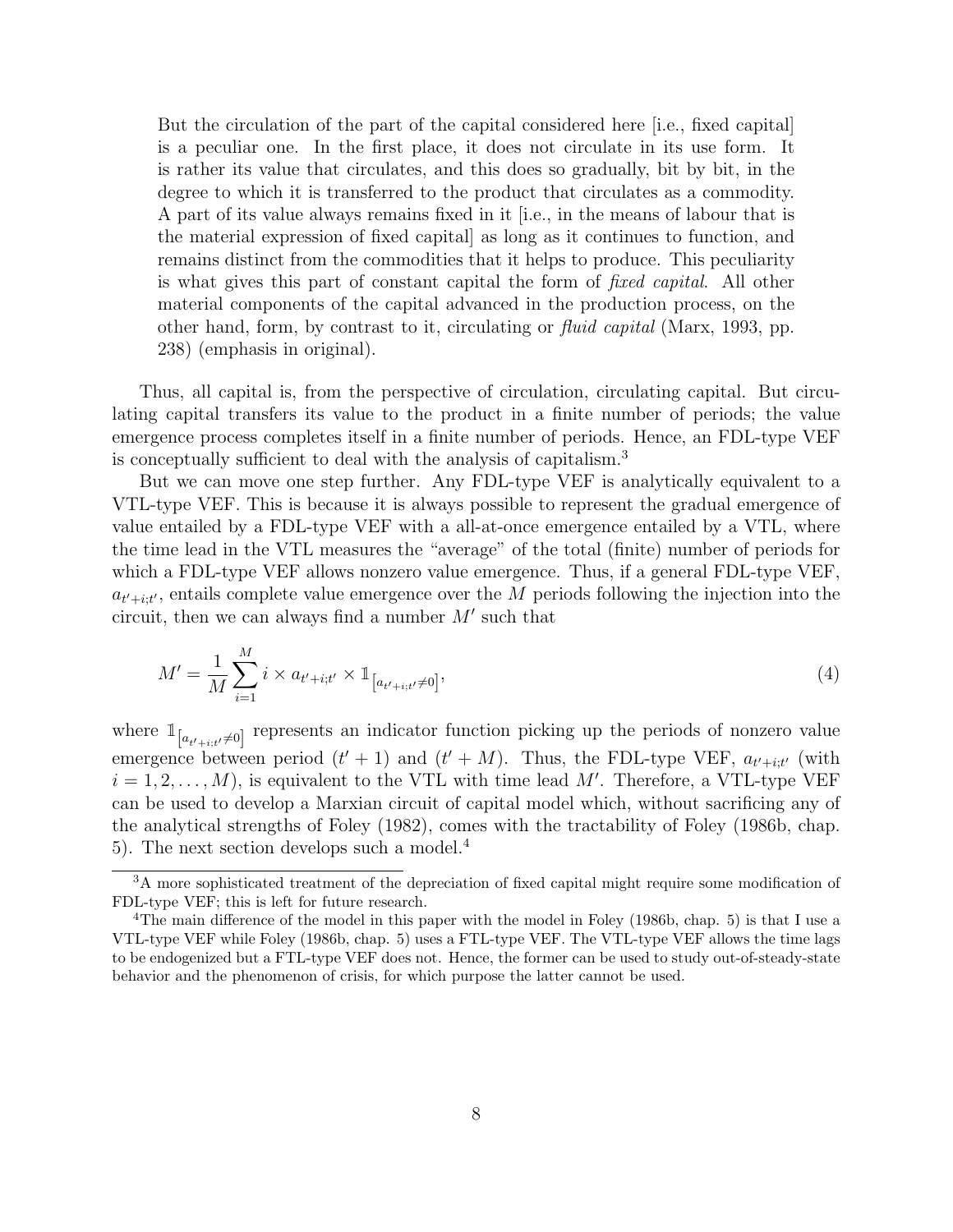#### 3 The Model without Aggregate Demand

#### 3.1 Basic Set-up

The circuit of capital model, as represented graphically in Figure 1, involves three flow variables:  $C_t$ , the flow of capital outlays;  $P_t$ , the flow of finished products; and  $S_t$ , the flow of sales. Assuming a VTL-type VEF underlying each of the three flows, we can posit  $T_t^P, T_t^R$ and  $T_t^F$ , to denote the production, realization and finance lags, respectively, in period  $t$ <sup>5</sup>

The production lag of  $T_t^P$  periods mean that the flow of finished products in any period is equal to the flow of capital outlays  $T_t^P$  period ago:

$$
P_t = C_{t-T_t^P}.\tag{5}
$$

In a similar manner, the presence of the realization lag implies that the flow of sales in any period is equal to the flow of finished products  $T_t^R$  periods ago:

$$
S_t = (1 + q_t)P_{t - T_t^R},\tag{6}
$$

where  $q_t$  is the mark-up over cost in period t arising from the exploitation of labour by capital. The mark-up over cost is defined as the product of the rate of exploitation,  $e_t$ , and the share of capital outlays devoted to variable capital,  $k_t$  (see Foley, 1986b, chap. 2).

It is useful to break up the flow of sales into two parts

$$
S_t = (1 + q_t)P_{t-T_t^R}
$$
  
=  $P_{t-T_t^R} + q_t P_{t-T_t^R}$   
=  $S'_t + S''_t$   
=  $\frac{S_t}{1+q_t} + \frac{q_t S_t}{1+q_t}$ 

where  $S_t'$  is the flow of sales corresponding to the recovery of capital outlays, and  $S_t''$  is the part of sales flow that corresponds to the realization of surplus value.

Capital outlays, in turn, are financed by the flow of past sales but only with a time lag, the finance lag,  $T_t^F$ ; hence,

$$
C_t = S'_{t-T_t^F} + p_t S''_{t-T_t^F},\tag{7}
$$

where  $T_t^F$  is the finance lag (the number of periods that is required for realized sales flows to be recommitted to production), and  $p_t$  is the fraction of surplus value that is recommitted to production, the rest being consumed by capitalist households, unproductive labour and the State.

Positive production, realization and finance lags imply that there will be build-up of stocks of value at any point in time. If  $N_t$  denotes the stock of productive capital in period

<sup>5</sup>Here, I will rapidly go over the basic concepts related to the circuit of capital; for a more detailed exposition, see Foley (1986a).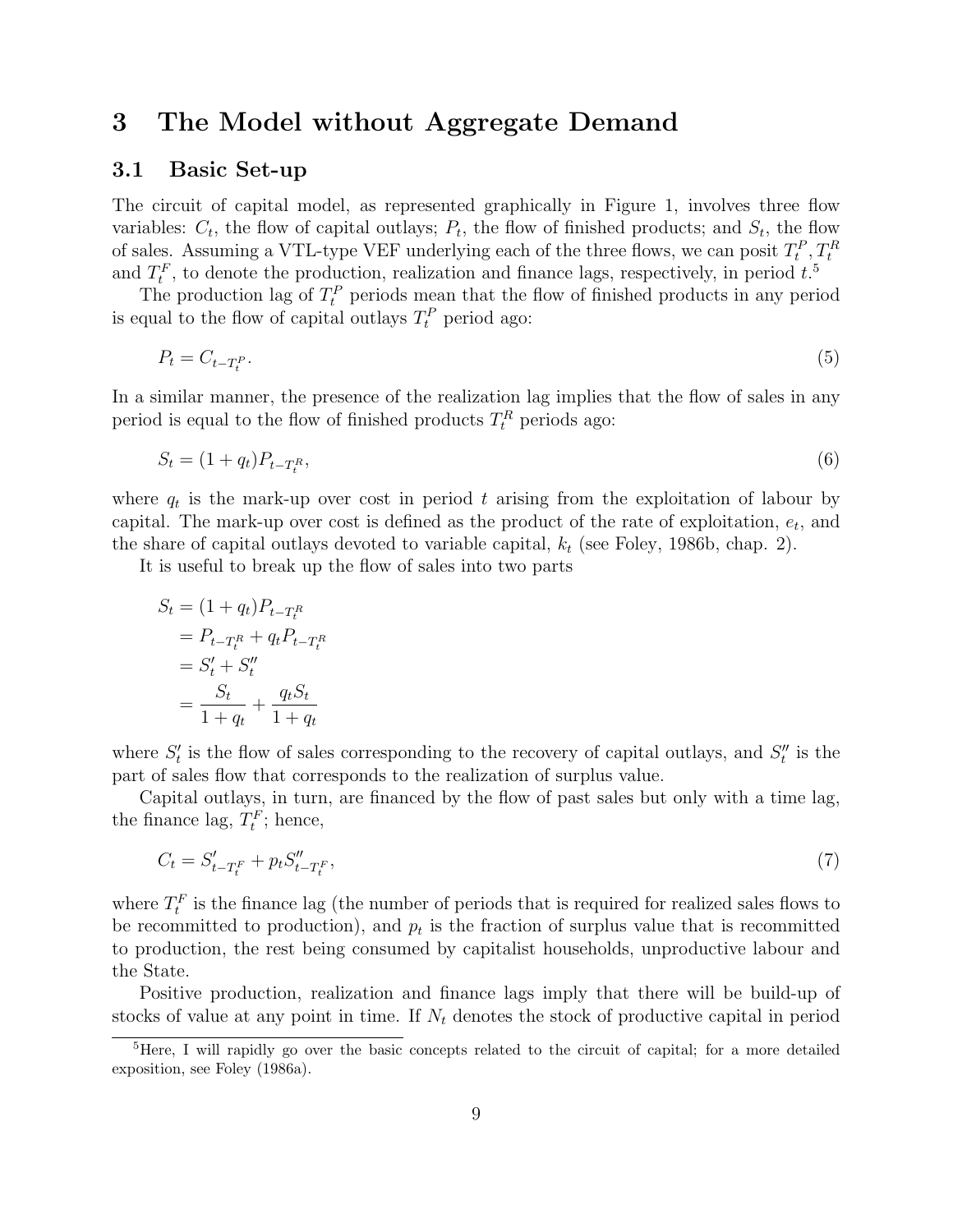t, then the accumulation (or decumulation) of the stock of productive capital will be given by

$$
\Delta N_{t+1} = N_{t+1} - N_t = C_t - P_t. \tag{8}
$$

Similar, letting  $X_t$  denote the stock of commercial capital, we will have

$$
\Delta X_{t+1} = X_{t+1} - X_t = P_t - \frac{S_t}{1 + q_t} = P_t - S'_t.
$$
\n(9)

If  $F_t$  denotes the stock of financial capital in period  $t$ , then

$$
\Delta F_{t+1} = F_{t+1} - F_t = S'_t + p_t S''_t - C_t.
$$
\n(10)

The basic circuit of capital model is defined by the six equations, (5) through  $(10)$ ,  $q_t$ ,  $p_t$  and the three lags  $T_t^P, T_t^R, T_t^F$  being the parameters governing the behaviour of the system.

#### 3.2 Baseline Solution: Expanded Reproduction

On a steady state growth path, all the flow and stock variables of the circuit of capital model grow at the same rate and the parameters are constant over time. Thus, on a steady state growth path

$$
p_t = p; q_t = q
$$

and the three time lags are constant across time periods:

$$
T_t^P = T^P; T_t^R = T^R; T_t^F = T^F.
$$

What determines the rate of profit? How fast does such a system expand? Is the rate of expansion related to the exploitation of labour and the periodicity of the flow of value? These questions were analyzed by Marx in Part Two of Volume II of Capital and are presented here as

**Proposition 1.** On a steady state growth path with time-invariant parameters, the system represented by  $(5)$  through  $(10)$ , grows at the rate g given by

$$
g = \frac{pq}{T^F + T^R + T^P},
$$

and the aggregate rate of profit is given by

$$
r = \frac{q}{T^F + T^R + T^P},
$$

so that the Cambridge equation holds true:  $g = p \times r$ .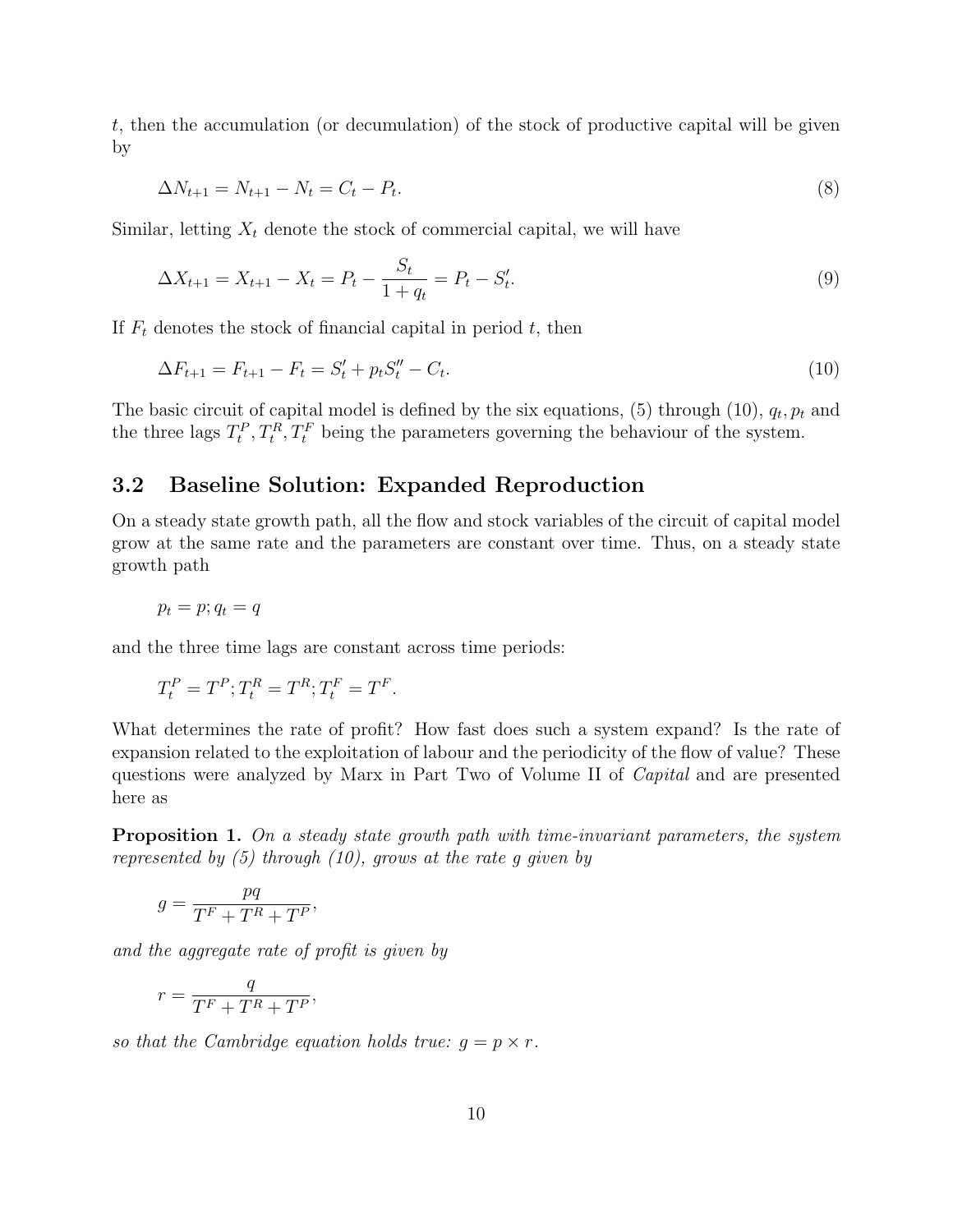Proof. Repeated substitutions into the equations relating the three basic flows comprising the circuit of capital,  $(5)$ ,  $(6)$  and  $(7)$ , allow us to solve for the rate of steady state growth of the system. By definition, we have

$$
C_{t} = S'_{t-T^{F}} + pS''_{t-T^{F}}
$$
  
=  $\frac{S_{t-T^{F}}}{1+q} + \frac{pqS_{t-T^{F}}}{1+q}$   
=  $\frac{(1+pq)}{1+q}S_{t-T^{F}}$   
=  $\frac{(1+pq)}{1+q} \times (1+q)P_{t-T^{F}-T^{R}}$  (using (6))  
=  $(1+pq)C_{t-T^{F}-T^{R}-T^{P}}$  (using (5)). (11)

If the system grows at the rate  $q$  every period, then

$$
C_t = C_0(1+g)^t;
$$

hence, substitution in (11), gives

$$
C_0(1+g)^t = (1+pq)C_0(1+g)^{t-T^F-T^R-T^F}
$$

Taking logarithms of both sides and simplifying gives us the characteristic equation of the system

$$
1 = \frac{1 + pq}{(1 + g)^{T^P + T^R + T^F}}.\tag{12}
$$

.

This gives us the growth rate of the system as

$$
\ln(1+g) \approx g = \frac{\ln(1+pq)}{T^F + T^R + T^P} \approx \frac{pq}{T^F + T^R + T^P}.\tag{13}
$$

An immediate corollary is that the system does not grow when all the surplus value is consumed (simple reproduction). According to the notation of the model, simple reproduction requires  $p = 0$ . But, if  $p = 0$ , this implies, by (11), that  $q = 0$ .

The second part of the proposition requires us to compute the rate of profit, and this, in turn, requires us to compute the size of the flows and stocks of value on the steady state growth path. Since the steady state growth rate of the system has been computed, the size of the flows and stocks in any given period is completely determined by its size in the initial period, i.e., period 0. But we can only compute the size of the stocks and flows relative to each other; hence, we will normalize the flow of capital outlays in period 0 to unity, i.e.,  $C_0 = 1$ , and compute the other flows and stocks relative to  $C_0$ .

Since, according to (5), the flow of finished products (valued at cost) and the flow of capital outlays are related as

$$
P_t = C_{t-T^P},
$$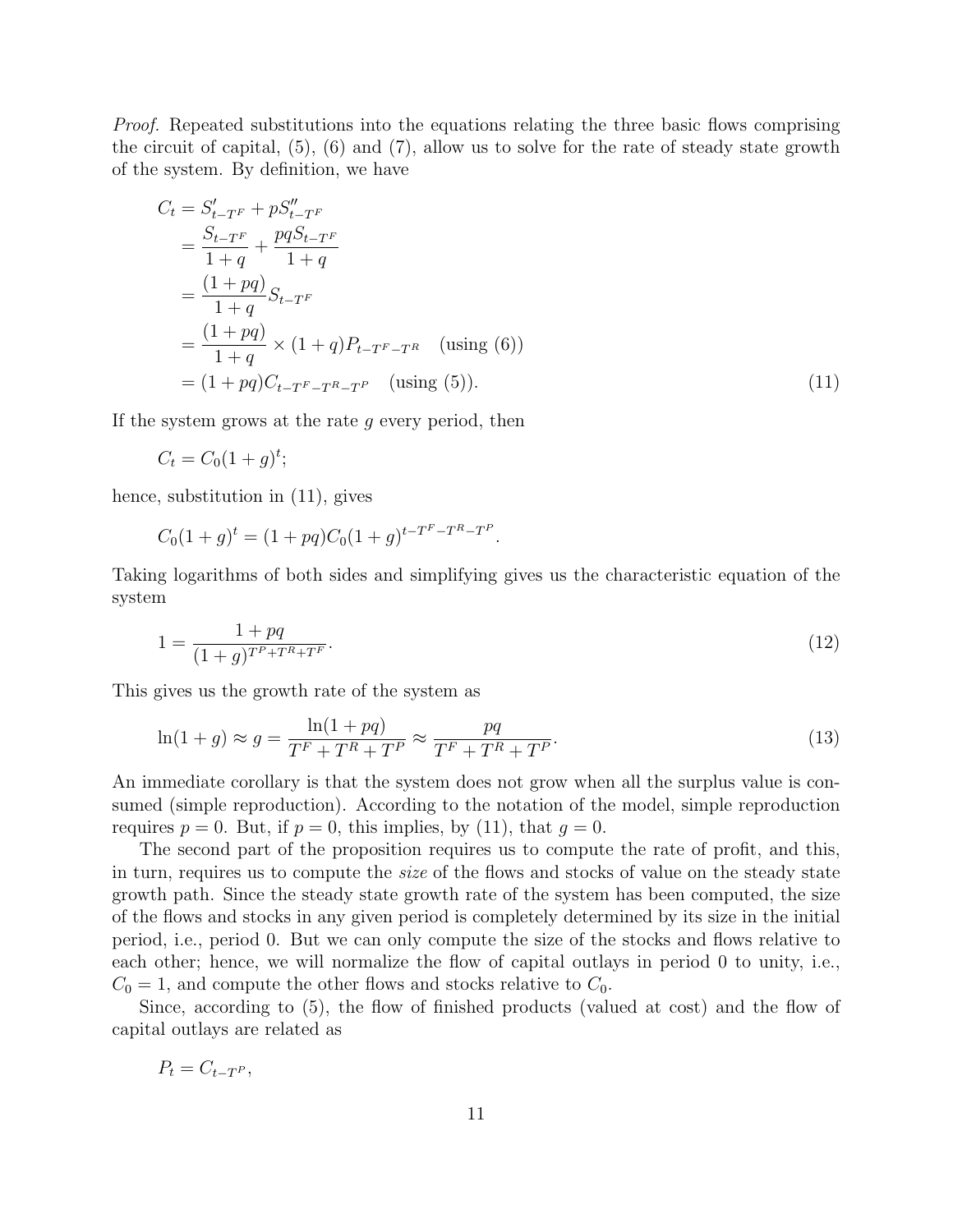so, on the steady state growth path,

$$
P_0(1+g)^t = C_0(1+g)^{t-T^P}.
$$

Hence,

$$
P_0 = \frac{C_0}{(1+g)^{T^P}} = \frac{1}{(1+g)^{T^P}}.\tag{14}
$$

In a similar manner, using (6), we see that

$$
S_0 = (1+q)\frac{C_0}{(1+g)^{T^P+T^R}} = \frac{1+q}{(1+g)^{T^P+T^R}},\tag{15}
$$

which implies that

$$
S_0' = \frac{1}{(1+g)^{T^P + T^R}},\tag{16}
$$

and

$$
S_0'' = \frac{q}{(1+g)^{T^P + T^R}}.\tag{17}
$$

The size of the stocks of value in the initial period can be computed in a similar manner. According to  $(8)$ , the stock of productive capital changes period t as:

$$
\Delta N_{t+1} = N_{t+1} - N_t = C_t - P_t.
$$

Hence

$$
N_t[(1+g) - 1] = C_t - P_t
$$
  
\n
$$
N_0(1+g)^t g = C_0(1+g)^t - P_0(1+g)^t
$$
  
\n
$$
N_0 = \frac{1-P_0}{g}.
$$
\n(18)

Using (14) this becomes

$$
N_0 = \frac{1}{g} \left\{ 1 - \frac{1}{(1+g)^{T^P}} \right\}.
$$
\n(19)

In a similar manner, using (9), we can compute the size of the stock of commercial capital in the initial period as

$$
X_0 = \frac{1}{g(1+g)^{T^P}} \left\{ 1 - \frac{1}{(1+g)^{T^R}} \right\};\tag{20}
$$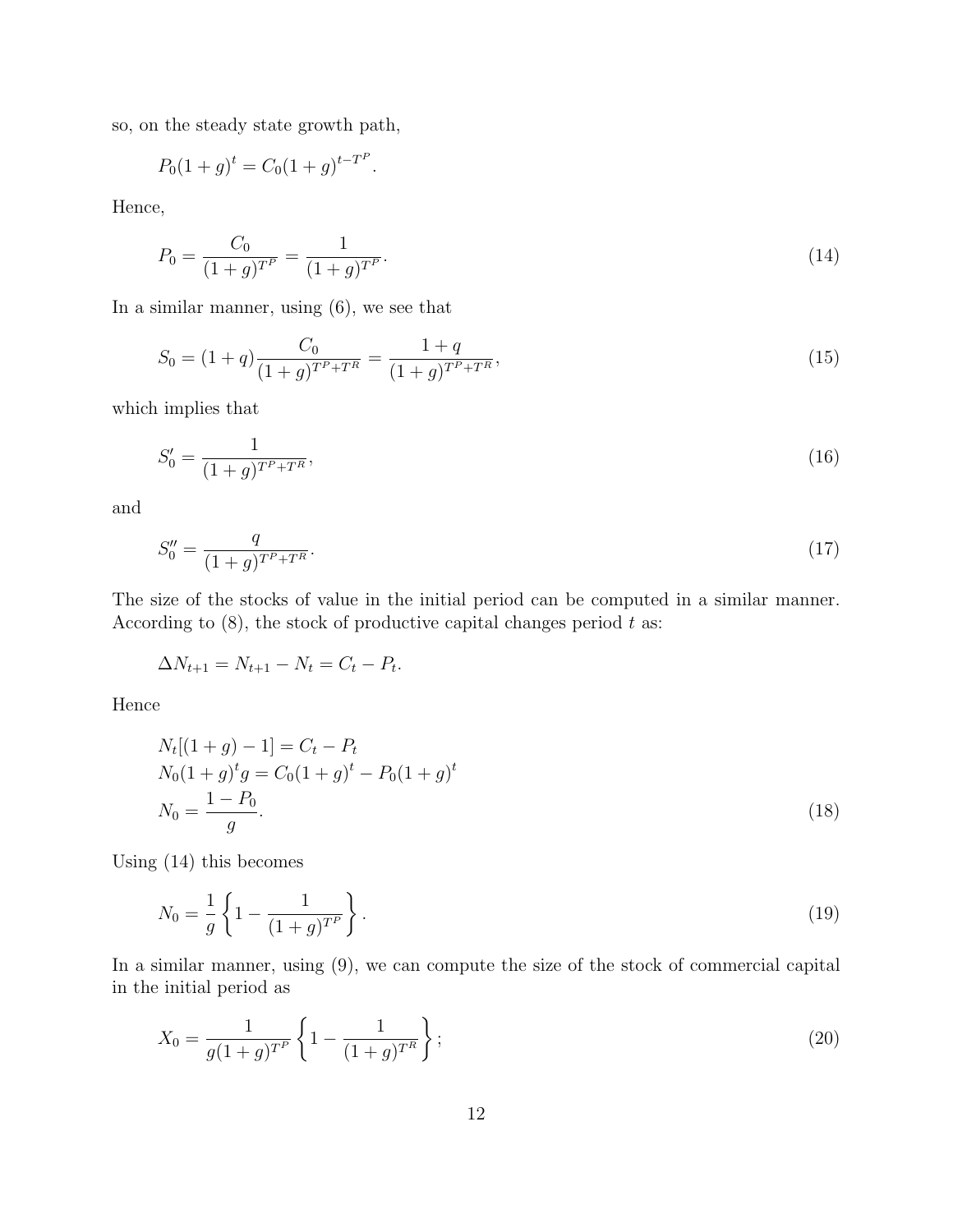and using (10), we can compute the size of the stock of financial capital in the initial period as

$$
F_0 = \frac{1}{g} \left\{ \frac{1 + pq}{(1 + g)^{T^p + T^R}} - 1 \right\}.
$$
\n(21)

This allows us to compute the aggregate rate of profit, i.e., the rate of profit that the total social capital earns in a period

$$
r_t = \frac{S_t''}{N_t + X_t + F_t}.
$$

On a steady state growth path, the rate of profit is constant and is given by

$$
r = = \frac{S_0''}{N_0 + X_0 + F_0}.
$$

Using the expression for  $S_0''$  from (17),  $N_0$  from (19),  $X_0$  from (20) and  $F_0$  from (21), we get the "Cambridge equation"

$$
r = \frac{g}{p}.
$$

Since  $g = pq/(T^P + T^R + T^F)$ , we get

$$
r = \frac{q}{T^P + T^R + T^F}.\tag{22}
$$

 $\Box$ 

Working through the proof of this Proposition is instructive because it helps us master the techniques needed to solve the Marxian circuit of capital model. But even without going through the details of the proof, it easy to see that this result is crucial for the Marxian understanding of capitalism. It provides an intuitive explanation of the rate of profit in capitalism, arguably the most important variable governing the dynamics of a capitalist system.

The result shows clearly that the rate of profit rests on two factors, the rate at which surplus value is extracted from labour (captured by  $q$ ), and the speed with which each atom of value traverses the circuit of capital (captured by what Marx termed the turnover time of capital,  $T^F + T^R + T^P$ ). Social relations of production and class struggle impacts q through the rate of exploitation,  $e$ ; technological factors relating to production impacts both q (through the proportion of capital outlays devoted to variable capital, k) and the production time lag  $T^P$  and technological factors relating to circulation impacts the time lags,  $T<sup>R</sup>$  and  $T<sup>F</sup>$ . Thus, this formulation makes it clear that the rate of expansion of the system is directly impacted by the rate of profit, and the rate of profit, in turn, is affected by both social and technological factors.

How does the rate of expansion of the system respond to changes in the distribution of aggregate income? Is the system a wage-led or profit-led growth regime? It can be seen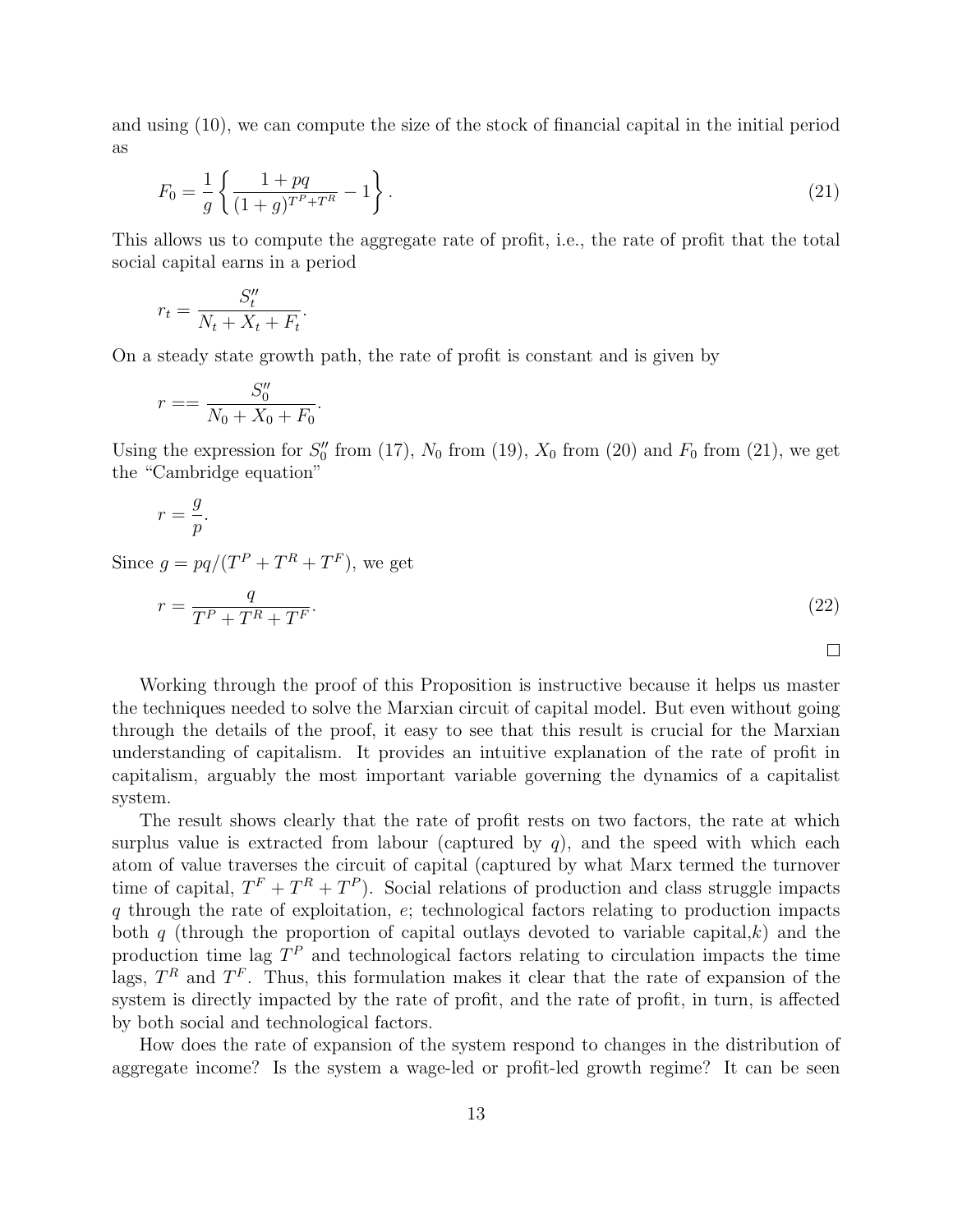that the baseline Marxian circuit of model (without aggregate demand) is a pure profit-led regime. This can be immediately seen from Proposition 1:  $\partial g/\partial q = p/(T^F + T^R + T^P) \ge 0$ . Hence, a shift in the income distribution towards the capitalist class increases the growth rate of the system in the baseline model.<sup>6</sup> This is certainly not analytically satisfactory from a heterodox perspective; it seems intuitive that growth-impacts of income distribution in capitalist economies should allow for both wage-led and profit-led growth regimes (Bhaduri and Marglin, 1990; Foley and Michl, 1999; Taylor, 2006). We will see in a later section, and this is one of the main results of this paper, that this is indeed so: as soon as we incorporate aggregate demand in the circuit of capital model, we recover the possibility of both wage-led and profit-led growth.

### 4 The Model with Aggregate Demand

The results in Proposition 1 were derived under the admittedly unrealistic assumption that an adequate amount of aggregate demand was forthcoming in each period to realize all the value contained in the commodities offered for sale.<sup>7</sup> This is unrealistic because, under capitalism, there is no automatic mechanism to ensure that aggregate demand will equal aggregate supply (the total value contained in the commodities offered for sale). To explore the issue we need to explicitly account for the sources of demand.

#### 4.1 The Realization Problem

What are the sources of demand in a closed capitalist economy?

In so far as the capitalist simply personifies industrial capital, his own demand consists simply in the demand for means of production and labour-power ... In so far as the worker converts his wages almost wholly into means of subsistence, and by far the greater part into necessities, the capitalist's demand for labour power is indirectly also demand for the means of consumption that enter into the consumption of the working class Marx (1993, pp. 197).

In a capitalist economy closed to trade and *without the mechanism of credit* available to workers and capitalists, there are three sources of aggregate demand, all finally deriving from expenditures of capitalist enterprises: (a) the part of capital outlays that finances the purchase of the non-labour inputs to production (raw materials and long-lived fixed assets), (b) the consumption expenditure by worker households out of wage income, and (c) the consumption expenditure of capitalist households, unproductive labour and the State out of surplus value. Thus, if  $D_t$  denotes aggregate demand in period  $t$ , then

$$
D_t = (1 - k_t)C_t + E_t^W + E_t^S
$$
\n(23)

 $6$ An increase in the mark-up is a way to capture the shift of income towards the capitalist class.

<sup>7</sup> In this paper we will abstract from changes in the value of money.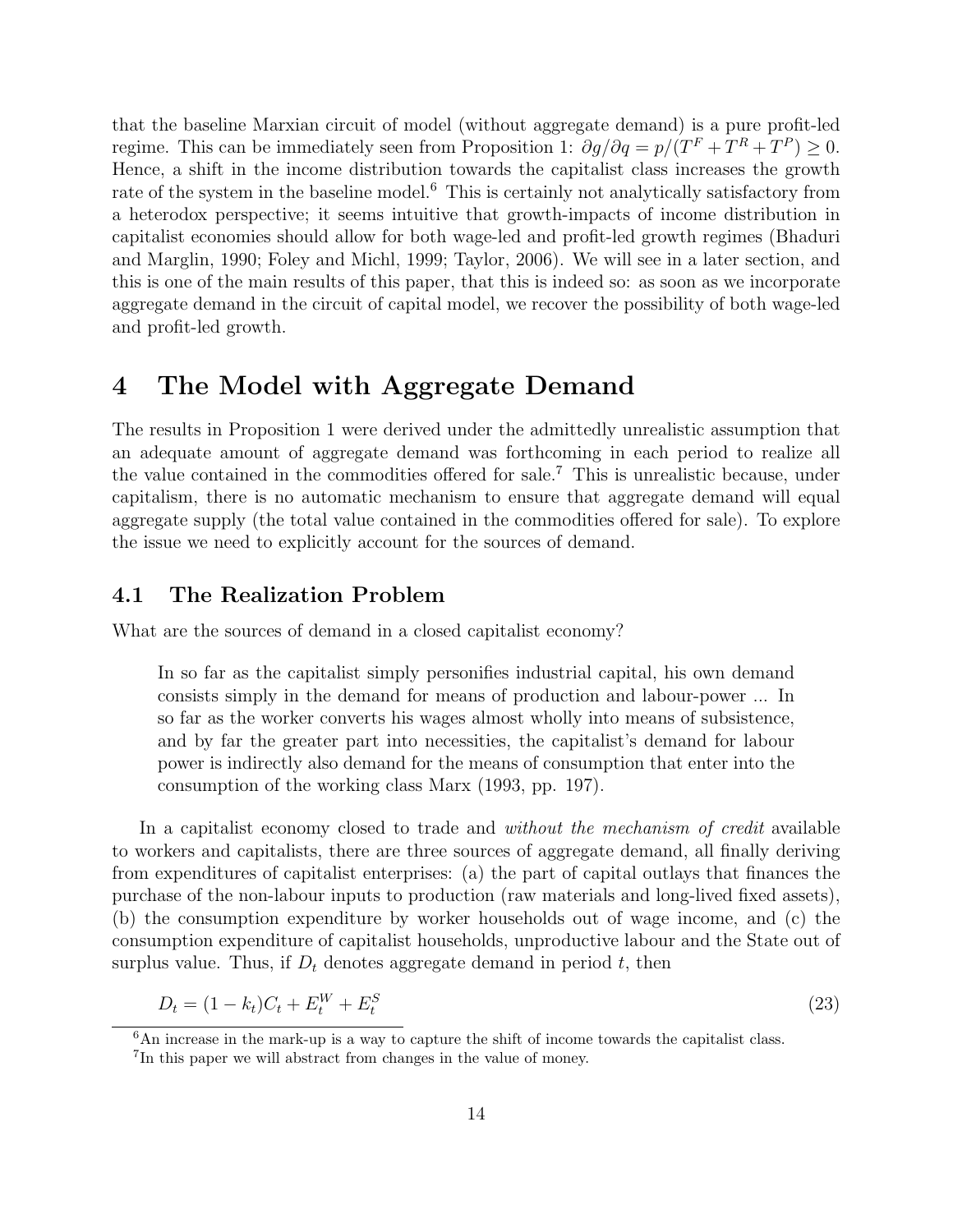where  $E_t^W$  denotes consumption expenditure out of wage,  $E_t^S$  denotes consumption expenditure out of surplus value, and  $C_t$  denotes capital outlays (as before).

Just like the recommittal of surplus value designated to production occurs with a time lag, the finance lag  $(T_t^F)$ , consumption expenditure out of wages and surplus value will also occur with a time lag. If  $T_t^W$  denotes the time lag of expenditure out of wages, then

$$
E_t^W = k_{t-T_t^W} C_{t-T_t^W};
$$

similarly, if  $T_t^S$  denotes the time lag of expenditure out of surplus value, then

$$
E_t^S = (1 - p_{t - T_t^S}) S_{t - T_t^S}''.
$$

The three spending lags,  $T_t^F, T_t^W$  and  $T_t^S$  are crucial variables of the system. When the system is out of steady state, an increase in any of the spending lags implies that the amount of aggregate demand is falling relative to supply so that the ability of capitalist enterprises to sell finished products declines; when these fall, the opposite is implied. Thus, these spending lags can be used as aggregate demand parameters of the system Foley (1986a, pp. 24).

After incorporating the spending lags, the expression for aggregate demand becomes

$$
D_t = (1 - k_t)C_t + k_{t-T_t^W}C_{t-T_t^W} + (1 - p_t)S_{t-T_t^S}''.
$$
\n(24)

On a steady state growth path, the time lags of expenditure will be constant, i.e.,  $T_t^W = T^W$ and  $T_t^S = T^S$ , so that

$$
D_t = (1 - k)C_t + kC_{t-TW} + (1 - p)S''_{t-TS}.
$$
\n(25)

Hence, on a steady state path with growth rate  $g$ ,

$$
D_0 = (1 - k) + \frac{k}{(1 + g)^{TW}} + \frac{(1 - p)S_0''}{(1 + g)^{TS}}
$$
  
\n
$$
= \left[1 - k\left\{1 - \frac{k}{(1 + g)^{TW}}\right\}\right] + \frac{q(1 - p)}{(1 + g)^{TS + TF + TN}}
$$
  
\n
$$
= \frac{1}{(1 + g)^{TP + TN}} \left[1 - k\left\{1 - \frac{1}{(1 + g)^{TW}}\right\}\frac{1}{(1 + g)^{TF}}\right]
$$
  
\n
$$
+ \frac{1}{(1 + g)^{T^P + TN}} \times q \left[\left\{1 - k\left[1 - \frac{1}{(1 + g)^{TW}}\right]\right\}\frac{p}{(1 + g)^{T^F}} + \frac{1 - p}{(1 + g)^{T^S}}\right]
$$
  
\n
$$
< \frac{1}{(1 + g)^{T^P + TN}} \times (1 + q)
$$
  
\n
$$
= S_0,
$$
\n(26)

where the strict inequality holds when  $g, T^F, T^W, T^S$  are all strictly positive and the third line uses (12). This classic result about realization problems in capitalist economies, proved in Foley (1982) in a continuous-time setting and in a different, but related, framework in Kotz (1988), is summarized here as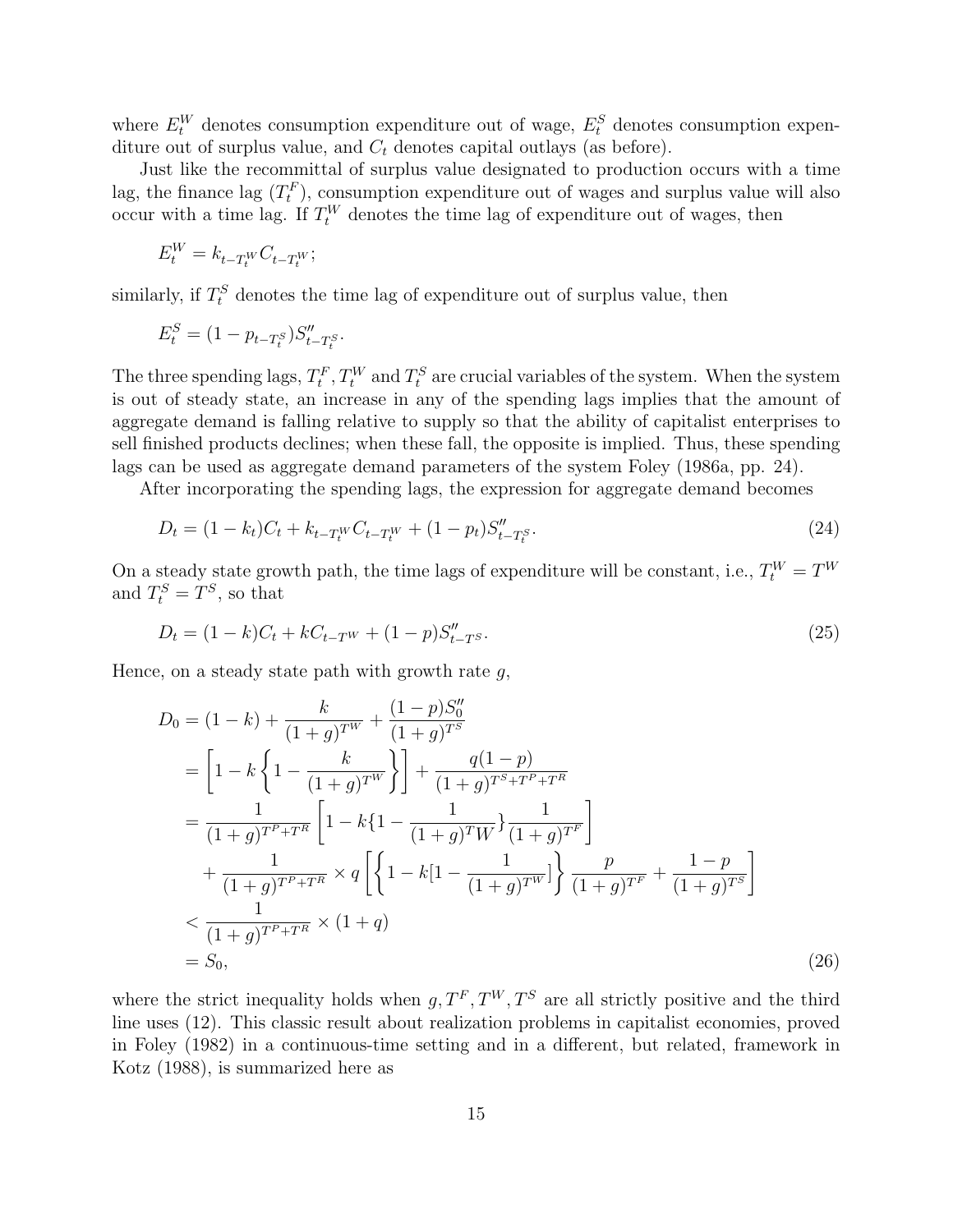**Proposition 2.** In a capitalist economy where all capital outlays are financed from past sales revenue and there is no consumption credit in the economy there will always be insufficient aggregate demand relative to the flow of sales on any steady state growth path with a positive growth rate unless the three spending lags,  $T^F, T^W$  and  $T^S$ , are identically equal to zero.

Since the spending lags cannot all be identically equal to zero, capitalist economies without the mechanism of credit will be perpetually plagued with the problem of insufficient aggregate demand. While this crucial insight about capitalist economies is usually attributed to Keynes (1936), it is interesting to note that Marx anticipated more or less the same result half a century ago:

The capitalist casts less value into circulation in the form of money than he draws out of it, because he casts in more value in the form of commodities than he has extracted in the form of commodities. In so far as he functions merely as the personification of capital, as industrial capitalist, his supply of commodityvalue is always greater than his demand for it...What is true for the individual capitalist, is true for the capitalist class (Marx, 1993, pp. 196-7).

It is intuitively clear that there are two ways to "solve" the realization problem. In a commodity money system, the production of the correct amount of gold (the money commodity) can cover the deficiency in aggregate demand (because the money commodity does not need to be sold to realize the value contained in it). In a non-commodity money system, new borrowing by households and capitalist enterprises can bridge the gap between aggregate supply and demand. Since, unlike Marx's times, we no longer operate in a commodity money system, we will only deal with the case of new borrowing.

#### 4.2 Solution to the Realization Problem with Credit

To allow for positive amounts of *net credit* in the system in each period, let  $B_t$  denote the new borrowing by capitalists to finance capital outlays, i.e., production credit, so that

$$
C_t = S'_{t-T_t^F} + p_t S''_{t-T_t^F} + B_t.
$$
\n(27)

On a steady state growth path, the time lags are constant across periods, so that

$$
C_t = S'_{t-T^F} + p_t S''_{t-T^F} + B_t.
$$
\n(28)

On simplification, this gives,

$$
1 = B_0 + \frac{(1+pq)S_0}{(1+q)(1+g)^{T^F}},\tag{29}
$$

where  $B_0$  is the amount of production credit in the initial period as a proportion of capital outlays; we will assume that  $0 \leq B_0 < 1$ , where the strict inequality ensures that production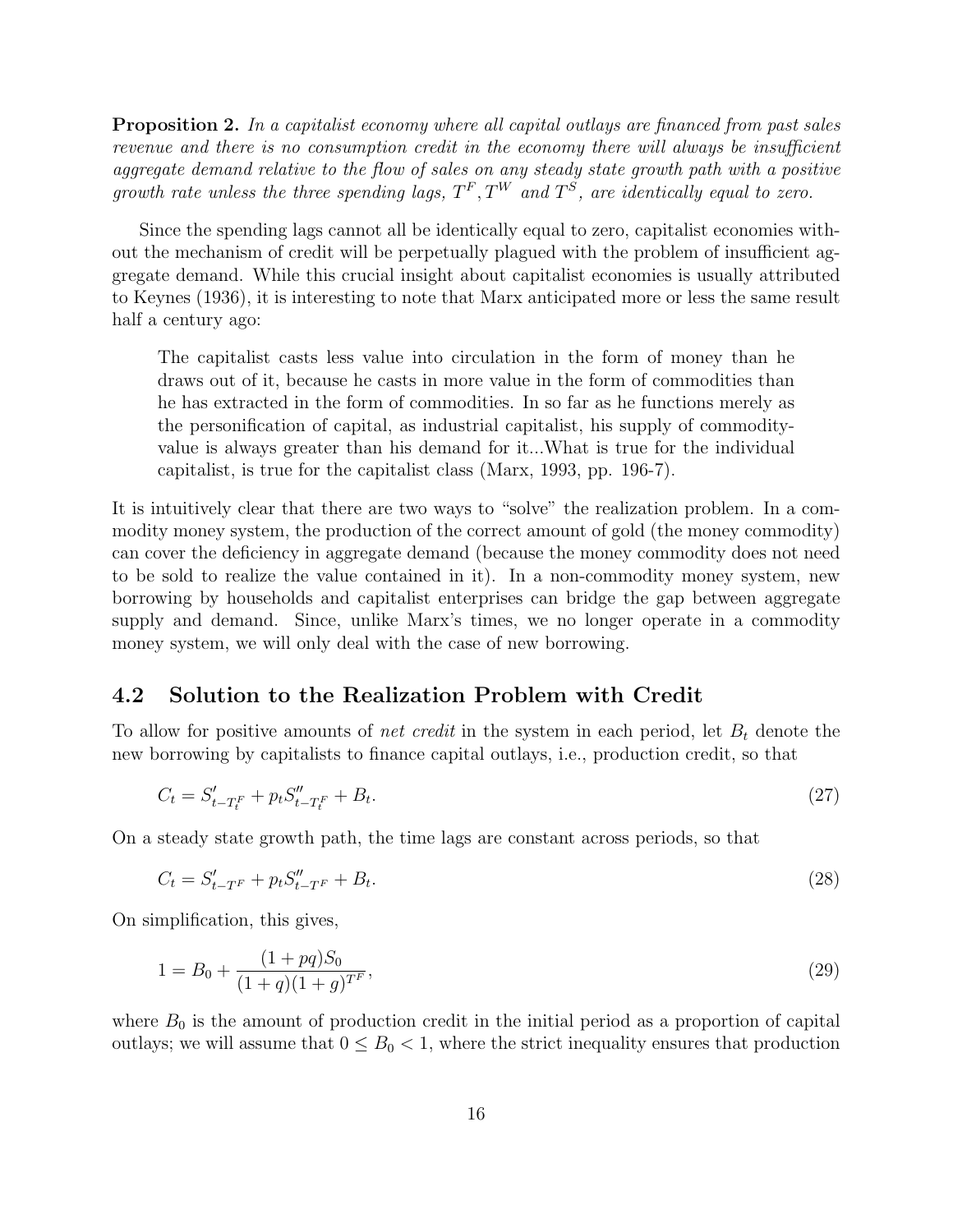credit is never larger than capital outlays. Similarly, let  $B'_t$  denote new borrowing by households (worker, capitalist or the State) to finance consumption expenditure, i.e., consumption credit, so that aggregate demand becomes

$$
D_t = (1 - k_t)C_t + k_{t-T_t^W}C_{t-T_t^W} + (1 - p_t)S_{t-T_t^S}'' + B_t'.\tag{30}
$$

If, on a steady state growth path, the realization problem is to be solved every period by new borrowing, i.e., if new borrowing is to cover the gap between sales and production, we must have

$$
S_t = D_t \quad \text{which implies} \quad S_0 = D_0.
$$

Using (29) and simplifying, this gives

$$
S_0 = D_0 = \frac{1 - k \left\{ 1 - \frac{1}{(1+g)^{TW}} \right\} + B'_0}{\left\{ 1 - \frac{q(1-p)}{(1+q)(1+g)^{T^S}} \right\}},
$$

where  $B'_0$  denotes the amount of consumption credit in the initial period as a ratio of capital outlays. Substituting for  $S_0$  in (29) gives us the characteristic equation of the system with positive net credit

$$
1 = B_0 + \frac{(1+pq)}{(1+g)^{TF}} \times \frac{1 - k\left\{1 - \frac{1}{(1+g)^{TW}}\right\} + B'_0}{\left\{1 - \frac{q(1-p)}{(1+q)(1+g)^{TS}}\right\}}.
$$
\n(31)

Re-arranging the characteristic equation, we see that the value of the steady state growth rate,  $g^*$ , solves

$$
H(g; p, q, k, T^W, T^S, T^F, B_0, B'_0) = F(g; p, q, T^S, T^F) - G(g; p, q, k, T^W, B_0, B'_0) = 0, (32)
$$

where

$$
F(g; p, q, T^S, T^F) = (1+g)^{T^F} (1+q) - \frac{q(1-p)}{(1+g)^{T^S - T^F}}
$$
\n(33)

and

$$
G(g; p, q, k, T^{W}, B_0, B'_0) = \frac{(1 + pq)(1 - k + B'_0)}{1 - B_0} + \frac{k(1 + pq)}{(1 - B_0)(1 + g)^{TW}}.
$$
\n(34)

It is obvious that (32) defines the steady state growth rate as an implicit function of the parameters of the system. Hence, we can use the Implicit Function Theorem (IFT) to work out the effects of changes in the parameters on the steady state growth rate, i.e., comparative dynamic results. But to apply the IFT we must prove two things: (a) that a solution to (32) exists, and (b) that the partial derivative of  $H(q;.)$  with respect to g evaluated at the solution is nonzero.<sup>8</sup> Both these results are given as

<sup>&</sup>lt;sup>8</sup>There are several versions of the IFT; for the results in this paper the version available as Theorem 15.2 in Simon and Blume (1994) is used.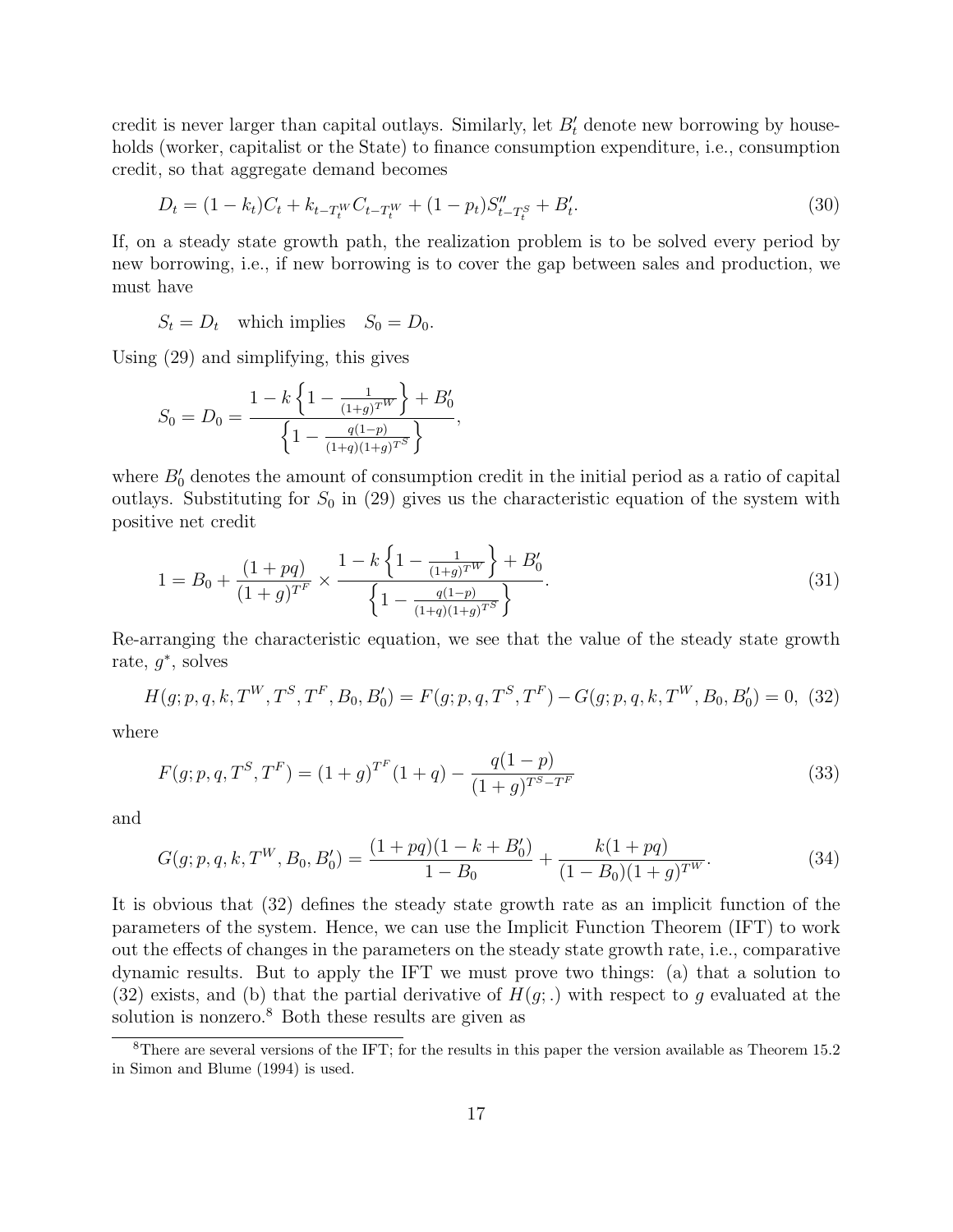**Lemma 1.** There exists a unique nonnegative value  $g^*$  that solves the system represented in (32), i.e,

$$
H(g^*; p, q, k, T^W, T^S, T^F, B_0, B'_0) = 0.
$$

Moreover,

$$
\frac{\partial H}{\partial g}(g^*; p, q, k, T^W, T^S, T^F, B_0, B'_0) < 0.
$$

*Proof.* Let x denote the vector of parameters, i.e.,

$$
x = (p, q, k, T^W, T^S, T^F, B_0, B'_0).
$$

Note that, as long as  $0 \leq B_0 < 1$  and  $0 \leq B'_0 < 1$ ,  $H(0; x) > 0$ . This is because

$$
1 + pq = F(0; x) \le G(0; x) = (1 + pq) \times \frac{1 + B'_0}{1 - B_0}.
$$

Moreover  $H(g; x)$  is a monotonically decreasing function of g. This can be seen from the fact that

$$
\frac{-k(1+pq)T^{W}}{(1-B_0)(1+g)^{TW+1}} = \frac{\partial G}{\partial g}(g; x) < 0,
$$

and

$$
\frac{\partial F}{\partial g}(g; x) = \frac{T^F (1+q)}{(1+g)^{T^F+1}} - \frac{q(1-p)(T^F - T^S)}{(1+g)^{T^F+T^S+1}} \n= \frac{1}{(1+g)^{T^F+1}} \left\{ T^F + q \times T^F \left[ 1 - \frac{1-p}{(1+g)^{T^S}} \right] + \frac{q(1-p)T^S}{(1+g)^{T^S}} \right\} > 0,
$$

so that

$$
\frac{\partial H}{\partial g}(g; x) = \frac{\partial G}{\partial g}(g; x) - \frac{\partial F}{\partial g}(g; x) < 0.
$$

Hence, there exists a nonnegative and unique value of g which solves  $(32)$ . The solution can also be represented graphically as Figure 2, where the intersection of the two curves give the steady state growth rate,  $g^*$ , and changes in the parameters shift the curves to produce new steady-state growth rates.

The second part of the Proposition follows immediately. Since  $\frac{\partial H}{\partial g}(g; x)$ , holds for an arbitrary g, it must also hold for  $g = g^*$ . Hence,

$$
\frac{\partial H}{\partial g}(g^*; p, q, k, T^W, T^S, T^F, B_0, B'_0) < 0.
$$

 $\Box$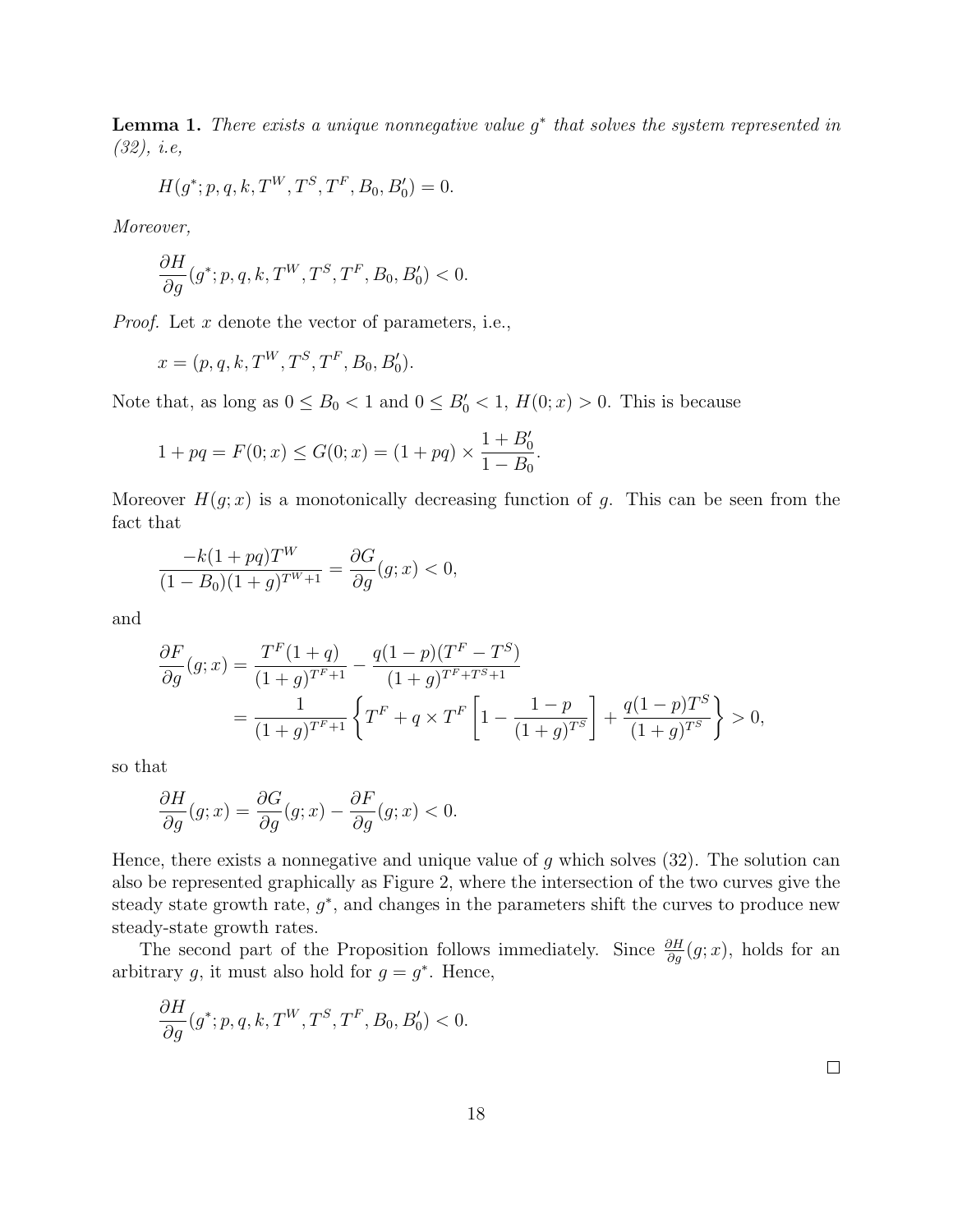

Figure 2: Steady State Growth Rate of the System

Graphical representation of the steady state solution by Figure 2 immediately allows us to derive some interesting results about comparative steady-state growth paths; these results are summarized as

**Proposition 3.** Let  $g^*$  represent the unique, nonnegative solution of  $(32)$ . The following comparative dynamics results hold true:

- 1. If  $B_0$  (new borrowing to finance capital outlays) increases ceteris paribus then the steady state growth rate of the system,  $g^*$ , increases.
- 2. If  $B'_0$  (new borrowing to consumption expenditures) increases ceteris paribus then the steady state growth rate of the system,  $g^*$ , increases.
- 3. If either of the spending lags,  $T^W, T^S, T^F$ , increase ceteris paribus then the steady state growth rate of the system,  $g^*$ , falls.
- 4. If the proportion of capital outlays devoted to variable capital, k, increases ceteris paribus then the steady state growth rate of the system,  $g^*$ , falls.

*Proof.* When  $B_0$  or  $B'_0$  increases, one can immediately see, using (34), that the G-curve in Figure 2 shifts upwards. Hence, the steady state growth rate  $g^*$ , which corresponds to the intersection of the G and F curves, increase. Thus, the level of credit (new borrowing) in the economy is positively related to the steady state growth rate.

When  $T<sup>F</sup>$  (finance lag) or  $T<sup>S</sup>$  (spending lag for expenditure out of surplus value) increase, one can see, using (33), that the F-curve in Figure 2 shifts upwards. On the other hand, when  $T^W$  (spending lag for expenditure out of wages) increases, it follows from  $(34)$  that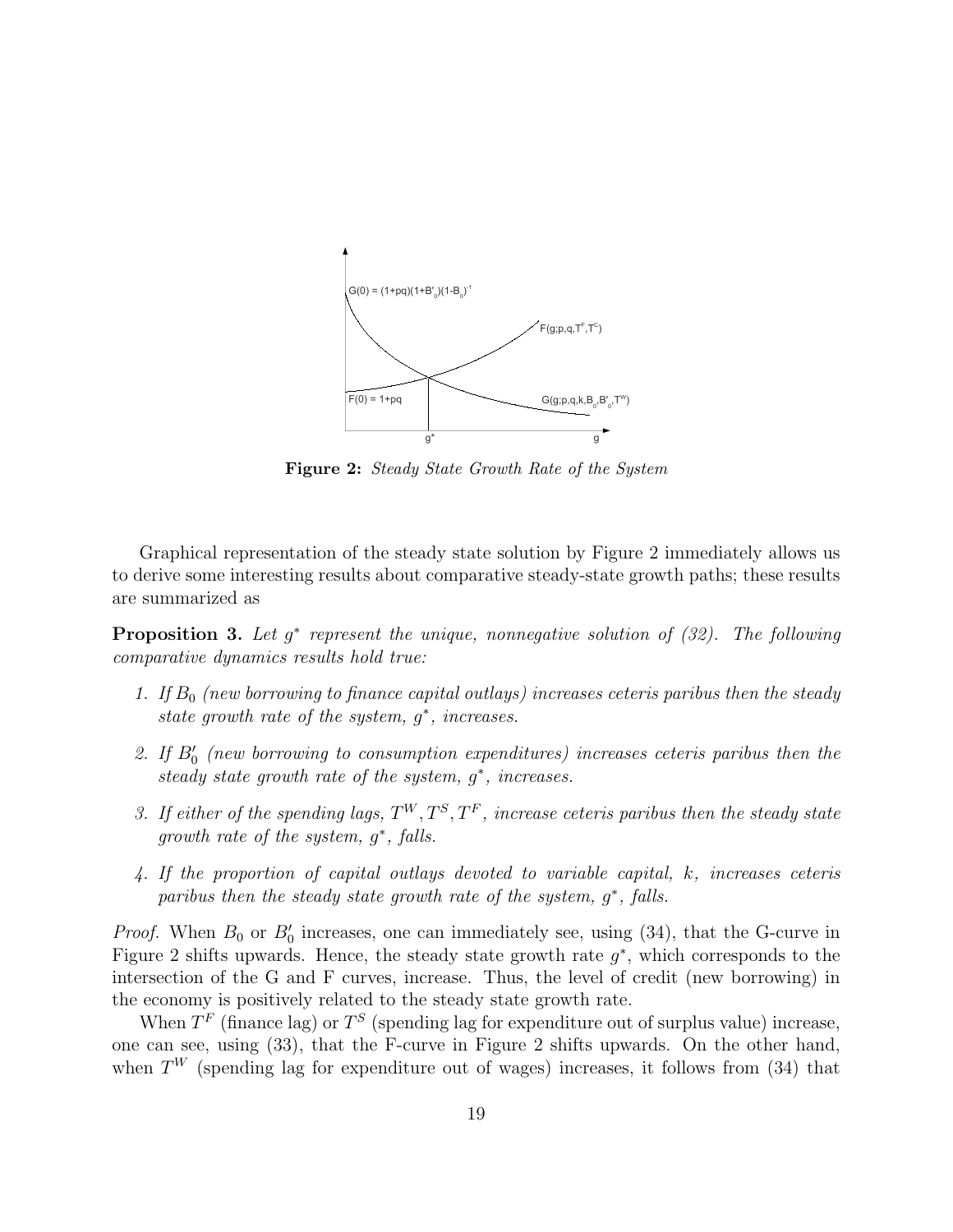the G-curve shifts downward. Hence, in all the three cases the value of  $g^*$  falls. Thus, lengthening of the spending lags reduces the rate of growth of the economy.

When  $k$ , the proportion of capital outlays devoted to variable capital, increases the  $G$ curve shifts down, as can be seen using (34). Hence the intersection of the F and G curves shifts to the left, which implies that the steady state growth rate  $g^*$  falls.  $\Box$ 

These comparative dynamics results can be re-stated more concretely with reference to two imaginary capitalist economies. First, between two identical capitalist economies, the one with higher amounts of credit will be on a higher steady-state growth path; this is simply because net credit solves the problem of insufficient aggregate demand by reducing the realization lag.

Second, the economy where a higher share of capital outlays is devoted to purchasing the non-labour inputs to production will have a lower rate of growth. This is because variable capital is the source of surplus value, the source of expansion of the system. Hence, a lower share devoted to variable capital will proportionately reduce the source of surplus value, and by implication, the source of expansion of the system.

Third, the economy with lower time lags will have a higher rate of profit and expansion. This is because lower time lags allows each atom of value to traverse the circuit in lesser time and thereby self-valorize itself in lesser time. Hence, the system grows faster per unit of time.

#### 4.3 Maximal Growth Rate of the System

Since Proposition 3 shows that net positive credit always increases the steady state growth rate of the system, a question immediately arises: is there an upper limit to how fast the system can expand? Intuitively, it is clear that net positive credit increases the rate of growth of the system by reducing the length of the realization lag (the length of time that is required for finished products to be sold and the value, including surplus-value, to be converted into its money form). But the realization lag has a zero lower bound: finished products cannot be physically sold before they emerge from the process of production. Hence, the zero lower bound of the realization lag defines the maximal growth rate of the system.

To address this question in formal terms, we must endogenize the realization lag,  $T_t^R$ . To proceed, note that all the flow of finished products that emerge from the production process between periods  $(t - T_t^R)$  and  $(t + 1 - T_{t+1}^R)$  has to be realized by the flow of sales in period t. Hence,

$$
P_{t-T_t^R} \times \left[ (t+1-T_{t+1}^R) - (t-T_t^R) \right] \approx \frac{S_t}{1+q_t};
$$

hence,

$$
\Delta T_{t+1}^R = T_{t+1}^R - T_t^R = 1 - \frac{S_t}{P_{t-T_t^R}(1+q_t)}.
$$
\n(35)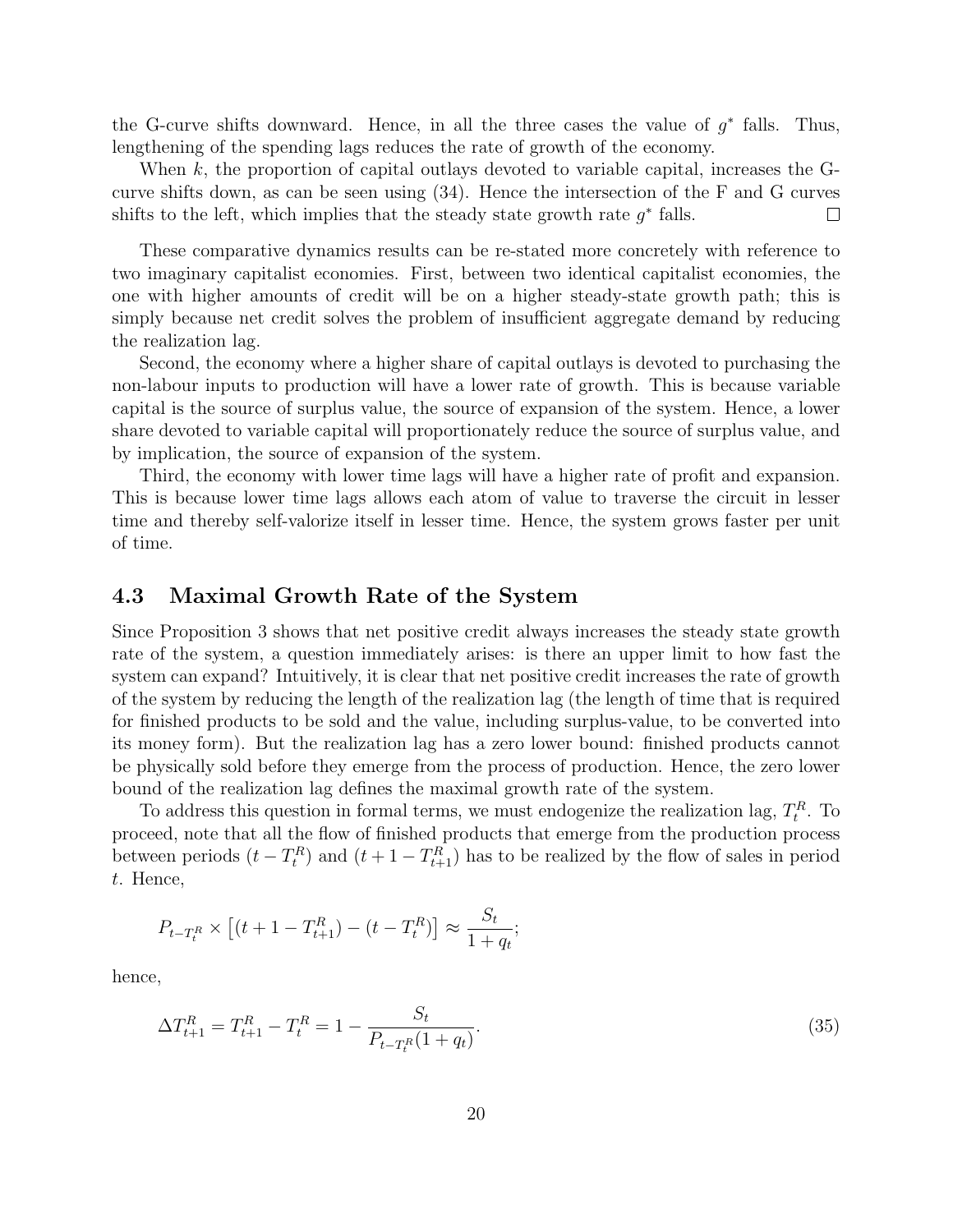On a steady state growth path,  $\Delta T_{t+1}^R = 0$ ; hence

$$
S_t = (1+q)P_{t-T^R},
$$

which implies

$$
S_0 = (1+q)\frac{P_0}{(1+g)^{T^R}}.
$$

Hence,

$$
T^{R} = \frac{\ln([1+q]P_{0}/S_{0})}{\ln(1+g)}
$$

The zero lower-bound of the realization lag,  $T^R \geq 0$ , implies  $(1+q)P_0 \geq S_0$ . Using the expression for  $S_0$  and  $P_0$  from the previous section, we have

$$
\frac{1}{(1+g)^{TP}} = \frac{1 - k\left\{1 - \frac{1}{(1+g)^{TN}}\right\} + B_0'}{1 + q\left\{1 - \frac{(1-p)}{(1+g)^{TS}}\right\}}.
$$
\n(36)

The value of the growth rate,  $g^m$ , that solves (36) is the "maximal" growth rate of the system. What is the importance of this result? It shows that even in the *absence of aggregate demand* problems, a capitalist economy is limited by internal factors as to how fast it can expand. Thus, as Foley (1986a) points out, the Marxian circuit of capital model encompasses both Keynes (1936) and von Neumann (1945).

Note that when  $T^W = T^S = B'_0 = 0$ , (36) reduces to

.

$$
1 + pq = (1 + gm)TP,
$$

the expression for the maximal growth rate in Foley (1986a).

#### 4.4 Out of Steady State Behaviour

It is intuitively clear that spending lags and credit impact on the rate of steady state growth through their effect on the realization lag. To see this more concretely, we will study the outof-steady-state behaviour of the system. In other words, we will endogenize the parameters of the system, i.e., allow them to vary across time and study the out-of-steady-state behaviour of the realization lag to changes in the spending lags and net credit.

To proceed, note that we can use a logic similar to that used in (35) to derive how spending lags change over time. Thus, the lag for spending out of wage income varies across time as

$$
\Delta T_{t+1}^W = T_{t+1}^W - T_t^W = 1 - \frac{E_t^W}{W_{t-T_t^W}} = 1 - \frac{E_t^W}{k_{t-T_t^W}C_{t-T_t^W}}
$$

.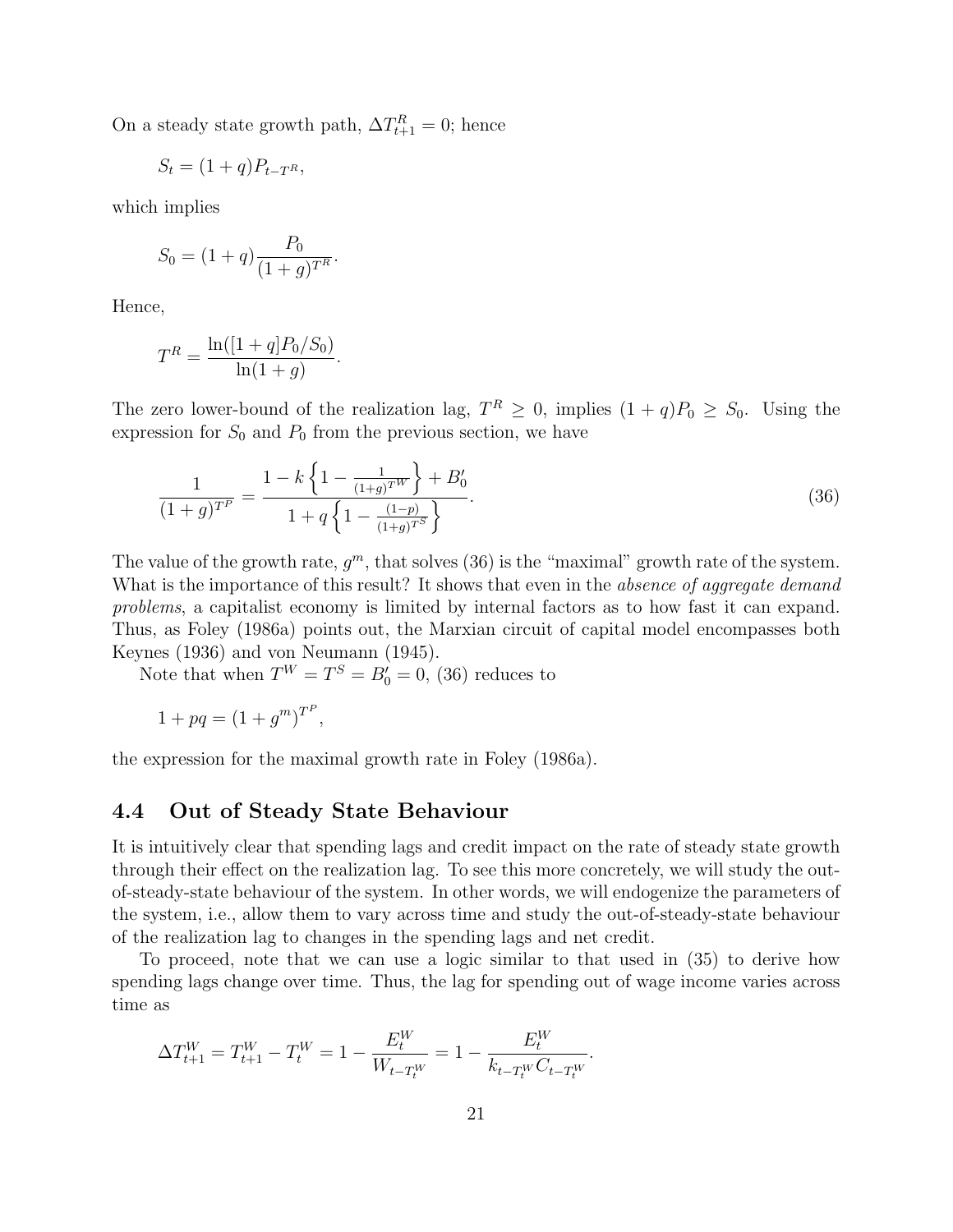Similarly, the spending lag for expenditure out of surplus value varies as

$$
\Delta T_{t+1}^S = T_{t+1}^S - T_t^S = 1 - \frac{E_t^S}{(1 - p_{t-T_t^S})S_{t-T_t^S}''},
$$

and the finance lag changes as

$$
\Delta T_{t+1}^F = T_{t+1}^F - T_t^F = 1 - \frac{C_t - B_t}{S_{t-T_t^F}^{\prime} + p_{t-T_t^S} S_{t-T_t^S}^{\prime\prime}}.
$$

On an arbitrary time path, not necessarily a steady-state path, consistent with the basic circuit of capital model, the period by period solution to the realization problem implies

$$
S_t = D_t = E_t^W + E_t^S + (1 - k_t)C_t + B_t'.
$$

Using the expressions for changes in the spending lags, this becomes

$$
S_t = (1 - \Delta T_{t+1}^W) k_{t-T_t^W} C_{t-T_t^W} + (1 - \Delta T_t^S) (1 - p_{t-T_t^S}) S_{t-T_t^S}''
$$
  
+ 
$$
(1 - k_t) (1 - \Delta T_{t+1}^F) (S_{t-T_t^F} + p_{t-T_t^S} S_{t-T_t^S}'' ) + (1 - k_t) B_t + B_t'.
$$
 (37)

Since, the change in the realization lag is given by

$$
\Delta T_{t+1}^R = 1 - \frac{S_t}{P_{t-T_t^R}(1+q_t)},
$$

substituting (37) gives

$$
\Delta T_{t+1}^{R} = 1 - \frac{1}{P_{t-T_{t}^{R}}(1+q_{t})} [(1 - \Delta T_{t+1}^{W})k_{t-T_{t}^{W}}C_{t-T_{t}^{W}} + (1 - \Delta T_{t}^{S})(1-p_{t-T_{t}^{S}})S_{t-T_{t}^{S}}'' + (1-k_{t})(1 - \Delta T_{t+1}^{F})(S_{t-T_{t}^{F}}' + p_{t-T_{t}^{S}}S_{t-T_{t}^{S}}'') + (1-k_{t})B_{t} + B_{t}'].
$$
\n(38)

This shows immediately that changes in the spending lags are positively related to changes in the realization lag, i.e.,

$$
\frac{\partial\Delta T^R_{t+1}}{\partial \Delta T^W_{t+1}}>0,\quad \frac{\partial\Delta T^R_{t+1}}{\partial \Delta T^S_{t+1}}>0,\quad \frac{\partial\Delta T^R_{t+1}}{\partial \Delta T^F_{t+1}}>0,
$$

and that net credit is negatively related to the changes in the realization lag

$$
\frac{\partial \Delta T_{t+1}^R}{\partial B_t} < 0, \quad \frac{\partial \Delta T_{t+1}^R}{\partial B'_t} < 0.
$$

Hence, decreases in the spending lags decrease the realization lag and increase the rate of growth of the system on an arbitrary path; similarly, increases in net credit reduces the realization lag and increases the rate of expansion of the system.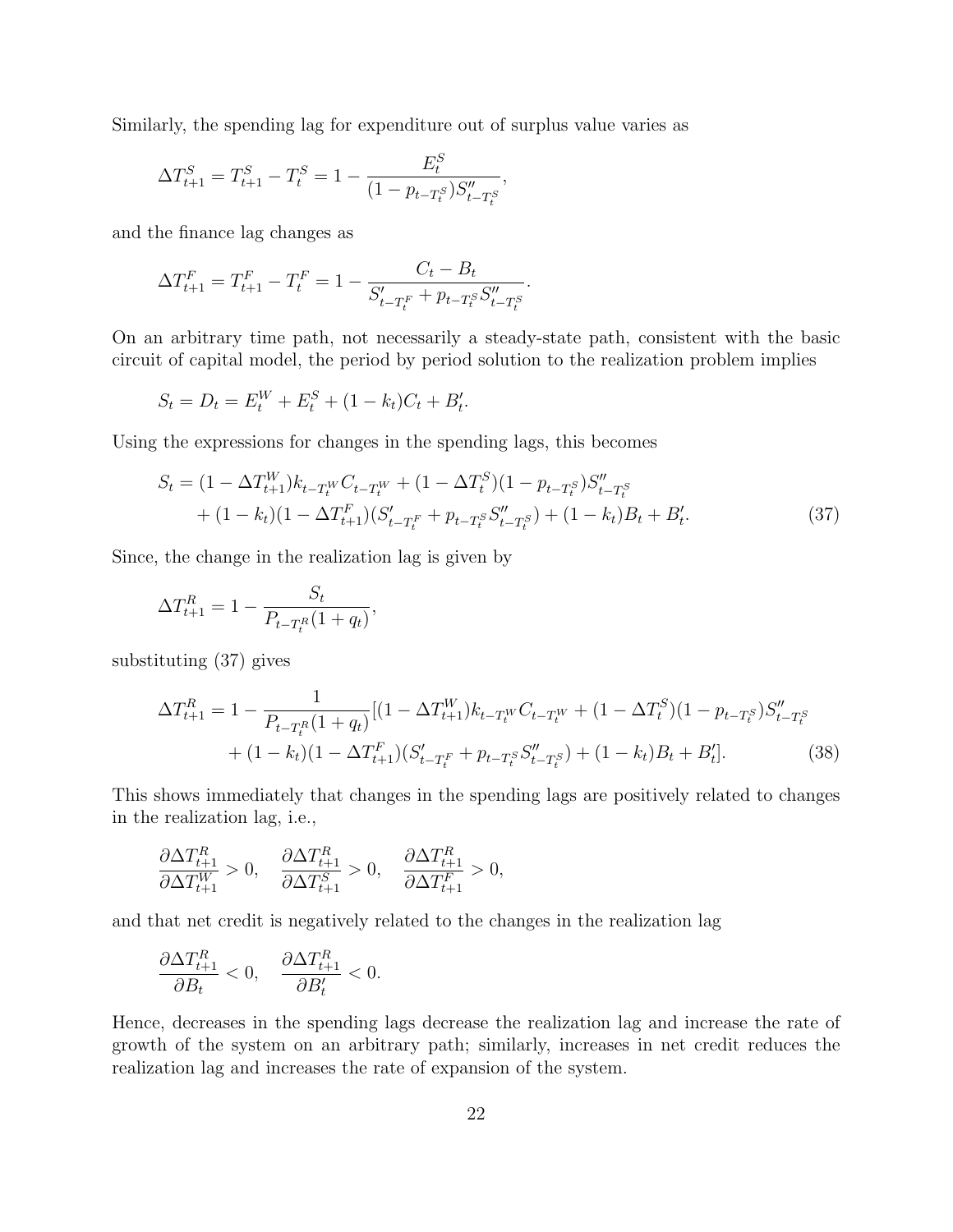#### 5 Main Results

The discrete-time Marxian circuit of capital that has been developed in the previous sections will be used in this section to address two important issues of interest to a broad range of heterodox economists: (a) growth impacts of changes in the class distribution of income, and (b) growth impacts of non-production credit.

#### 5.1 Wage-led versus Profit-led Growth Regimes

Analyzing the impact of changes in the distribution of income between social classes on the rate of growth of the capitalist system has been one of the critical features that distinguish the heterodox tradition in macroeconomics from the mainstream, neoclassical, one (Foley and Taylor, 2006). The basic heterodox idea that distinguishes it from the neoclassical tradition is to see wage income as playing a dual role in capitalist economies. One the one hand it appears as a cost to capitalist enterprises and impacts the rate of profit, investment decisions and thereby aggregate demand (profit effect); on the other hand, it furnishes the revenue to finance consumption expenditures by worker households, thereby functioning as a crucial component of aggregate demand (wage effect). Hence, a shift of income towards the worker class has an ambiguous effect on the overall expansion of the system, depending on whether the wage effect is stronger than the profit effect.<sup>9</sup>

In the Marxian circuit of capital model, this issue can be addressed by analyzing the effect of changes in the mark-up over costs,  $q$ , which can be understood as a proxy for the share of total income accruing to the non-working class. Since the mark-up is  $q = ek$ , an increase in the rate of exploitation  $e$  increases  $q$  and captures the shift in income away from productive workers, assuming that the proportion of capital outlays devoted to variable capital, k, remains unchanged. Increases in  $q$ , therefore, can capture the increasing share of income appropriated by the capitalist class. How does this impact the growth rate of the system? We have already seen that the baseline Marxian circuit of capital model (without taking account explicitly of aggregate demand) is a pure profit-led growth regime. This result changes as soon as we bring aggregate demand into the picture.

To see this we can once again use the IFT on  $(32)$  to find the impact of changes in q on the steady state growth rate of the system.<sup>10</sup> Let x denote the vector of parameters as before, i.e.,  $x = (p, q, k, T^W, T^S, T^F, B_0, B'_0)$ , g stand for a generic growth rate and  $g^*$  denote the steady state growth rate of the system; then, using the IFT on (32) we have

$$
\frac{\partial g}{\partial q}(g^*; x) = \frac{\frac{\partial H}{\partial q}(g^*; x)}{\left[-\frac{\partial H}{\partial g}(g^*; x)\right]}.
$$

<sup>9</sup>There is a huge, and growing, body of literature devoted to the issue of wage-led versus profit-led growth regimes; see Bhaduri and Marglin (1990), Foley and Michl (1999, chap. 9), Taylor (2006), Bhaduri (2008) and the references therein for a relatively comprehensive list of contributions to this emerging area of research.

 $10$ Note that Lemma 1 allows us to use the IFT.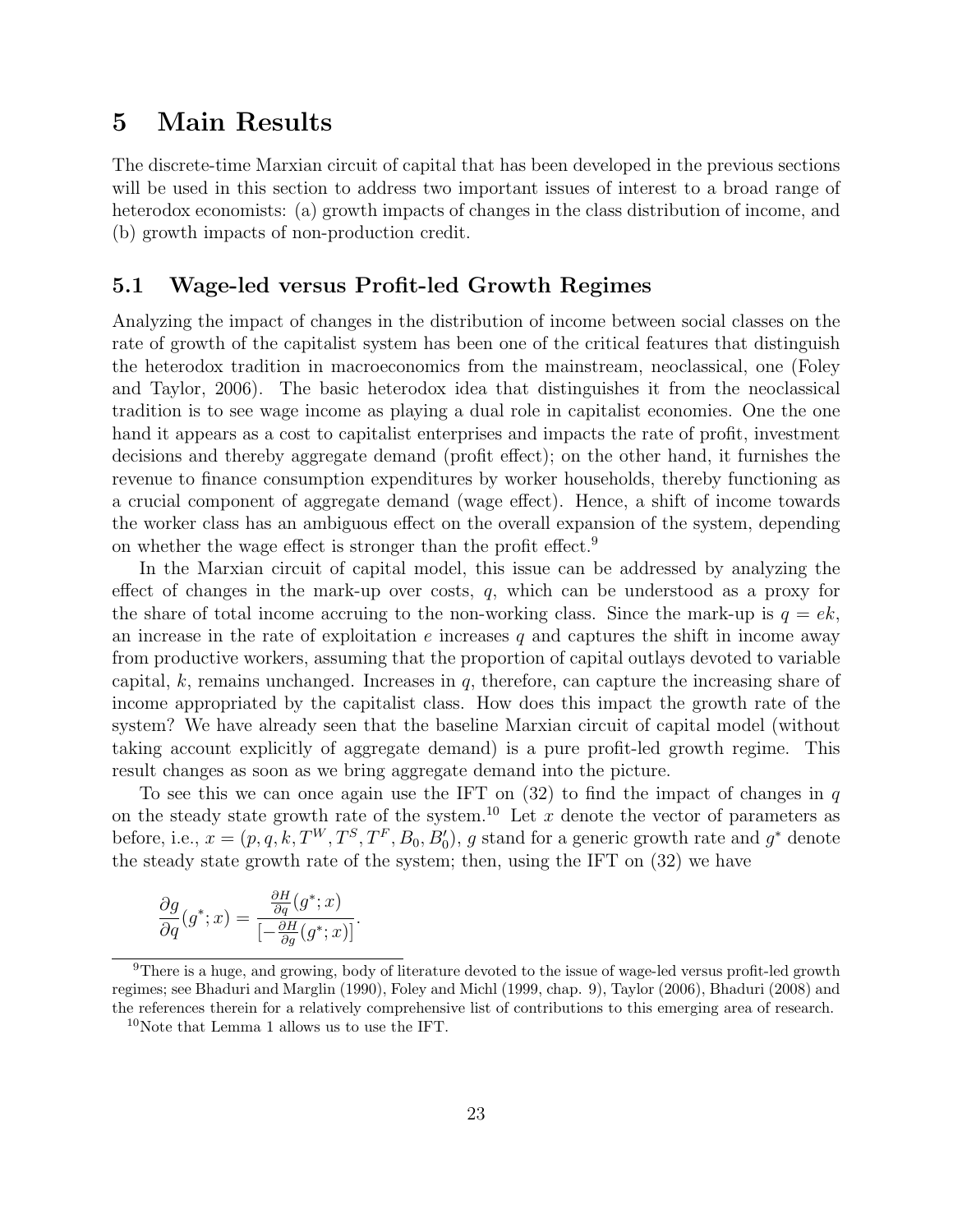Since, by Proposition 1,  $\frac{\partial H}{\partial g}(g^*; x) < 0$ , we have

$$
sgn(\frac{\partial g}{\partial q}(g^*;x)) = sgn(\frac{\partial H}{\partial q}(g^*;x)).
$$

Using  $(34)$  and  $(33)$ , we have

$$
\frac{\partial g}{\partial q}(g^*; x) = \frac{1}{(1 - B_0)} \left\{ 1 - k \left[ 1 - \frac{1}{(1 + g)^{TW}} \right] + B_0' \right\} - (1 + g)^{T^F} \left\{ 1 - \frac{1 - p}{(1 + g)^{T^S}} \right\}.
$$
 (39)

This allows us to provide sufficient conditions for a wage-led and a profit-led growth regime as

**Proposition 4.** Suppose  $g^*$  denotes the steady state growth rate of the system represented by (32). If the finance lag is large enough, then the system is wage-led, i.e.,

$$
if \tT^F > \frac{\ln(1 + B_0') - \ln(1 - B_0)}{\ln(1 + g^*)} \approx \frac{B_0 + B_0'}{g^*} \t then \frac{\partial g}{\partial q}(g^*; x) < 0.
$$

If the finance lag is small enough, then the system is profit-led, i.e.,

$$
\text{if} \quad T^F < \frac{\ln(1+B_0'-k')-\ln(1-B_0)+\ln(p/p')}{\ln(1+g^*)} \quad \text{then} \quad \frac{\partial g}{\partial q}(g^*; x) > 0,
$$

where

$$
p' = 1 - \frac{1-p}{(1+g)^{T^S}}
$$
 and  $k' = k \left\{ 1 - \frac{1-p}{(1+g)^{T^W}} \right\}.$ 

Proof. The proof follows immediately from (39).

This proposition has at least two important implications. First, it demonstrates that the Marxian circuit of capital model is not a pure profit-led growth regime once aggregate demand has been explicitly modeled within the system. Since Volume II of *Capital* deals explicitly with issues of aggregate demand and its relation to problems of realization, the common Keynesian assertion that Marxian economics lacks a proper appreciation of demand factors is erroneous. By demonstrating that the Marxian circuit of capital model allows for a wage-led growth regime, Proposition 4 reinforces the Marxian case.

Second, it delivers the fairly intuitive result that the size of the finance lag,  $T<sup>F</sup>$ , determines whether the system is profit-led or wage-led as far as growth is concerned. If, to start with, the finance lag is large relative to total new borrowing in the system normalized by the steady state growth rate, then a shift of income away from wages would be tantamount to shifting income towards economic agents who wait for a relative long period before converting realized sales revenues into new capital outlays. Hence, the level of aggregate demand would fall and the speed with which value traverses the circuit go down. This would lead to a fall in the rate of profit and the steady state growth rate. If, on the other hand, the finance lag is relatively small the opposite happens: the rate of profit and the rate of growth increases when income is shifted away from workers and towards capitalists.

 $\Box$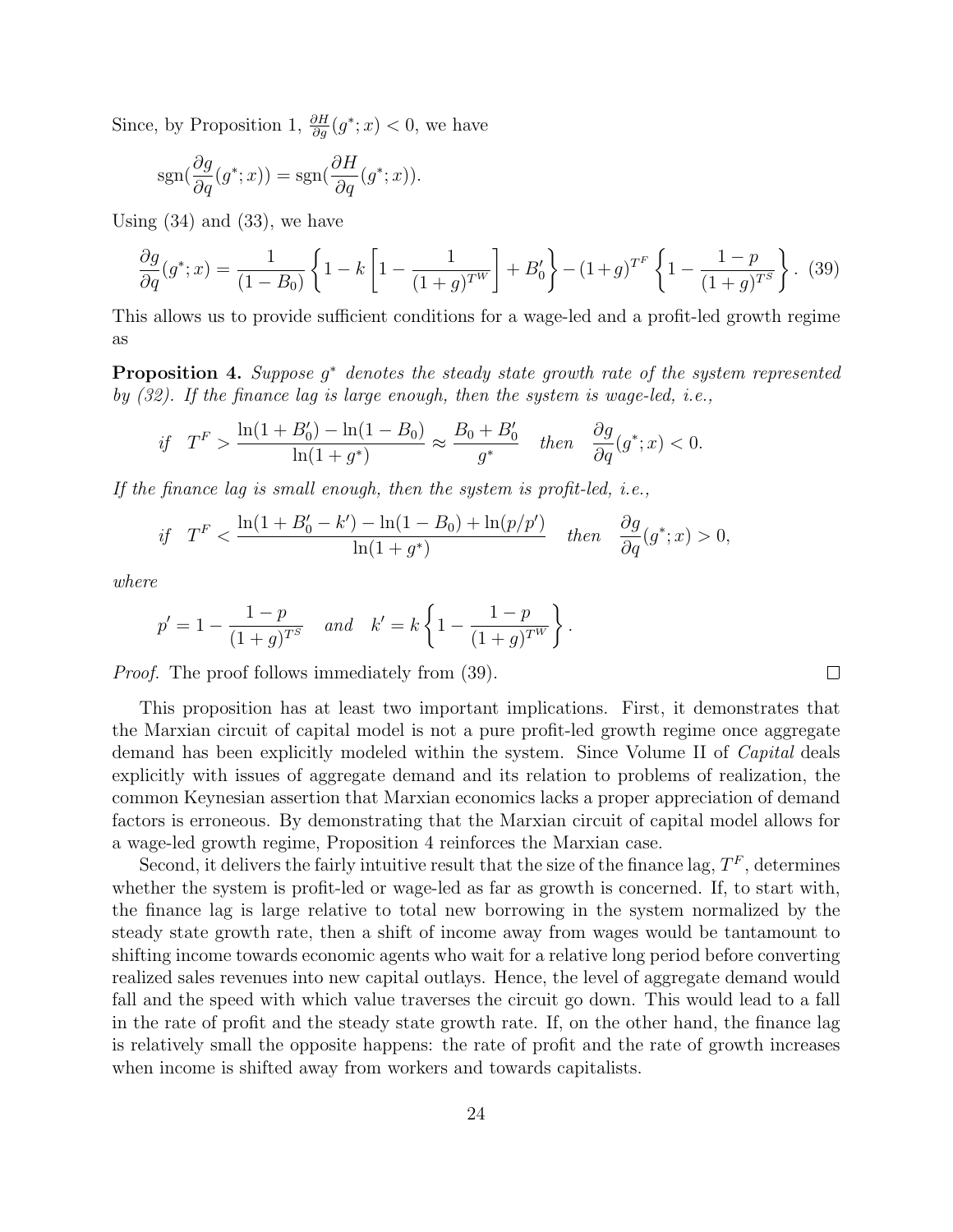#### 5.2 Growth Impacts of Rising Consumption Credit

The consolidation of the neoliberal regime in the U.S. and elsewhere, since the early 1980s, went hand in hand with the growing dominance of finance over the economy.<sup>11</sup> One peculiar form of this dominance has been the explosion of debt levels, relative to aggregate income flows, in these advanced capitalist countries. A large part of the new borrowing has been incurred by working-class households (a component of consumption credit), as opposed to capitalist enterprises (production credit). Though the growth-reducing impact of financialization has been recently analyzed (Onaran et al., 2011), very few studies have been devoted to understanding the impact of consumption credit on growth.

An exception is dos Santos (2011), which has used a continuous-time Marxian circuit of capital model to demonstrate that the "maximal" rate of growth of a capitalist economy is negatively impacted by the growth of consumption credit.<sup>12</sup> This paper strengthens the result in dos Santos (2011) further by demonstrating that growth-reducing impact of consumption credit affects the actual growth rate too. This is important because the result about maximal growth rates does not imply the same about actual growth rates: an economy might have a lower maximal rate of growth compared to another at the same time as having a higher actual rate of growth.

While, according to Proposition 3, the growth of any kind of credit increases the growth rate of the economy, increases in the *share* of consumption credit *ceteris paribus* has an adverse impact on the steady state growth rate. To see this formally let us re-write the quantity of new consumption credit in the initial period as

$$
B_0' = \lambda Z_0,
$$

and the quantity of production credit as

$$
B_0 = (1 - \lambda)Z_0,
$$

where  $Z_0$  is the total amount of new borrowing in the economy in the initial period and  $0 \leq \lambda \leq 1$  is the share of consumption credit in the total amount of new borrowing. To analyze the impact of changes in the share of consumption credit, we need to re-write (32) using  $\lambda$  and  $Z_0$  in place of  $B'_0$  and  $B_0$ :

$$
H(g; p, q, k, T^W, T^S, T^F, Z_0, \lambda) = F(g; p, q, T^S, T^F) - G(g; p, q, k, T^W, Z_0, \lambda) = 0.
$$
 (40)

The F-curve does not depend on the quantity of new borrowing; hence it remains the same as before

$$
F(g; p, q, T^S, T^F) = (1+g)^{T^F} (1+q) - \frac{q(1-p)}{(1+g)^{T^S - T^F}},
$$
\n(41)

<sup>&</sup>lt;sup>11</sup>For a detailed analysis of the rise and consolidation of neoliberalism, see Duménil and Lévy (2004).

<sup>&</sup>lt;sup>12</sup>Recall that the maximal growth rate of the system is the rate at which it grows when the realization lag is zero. Since the realization lag is bounded below by zero, the maximal rate of growth defines the upper bound of the rate of expansion of the system.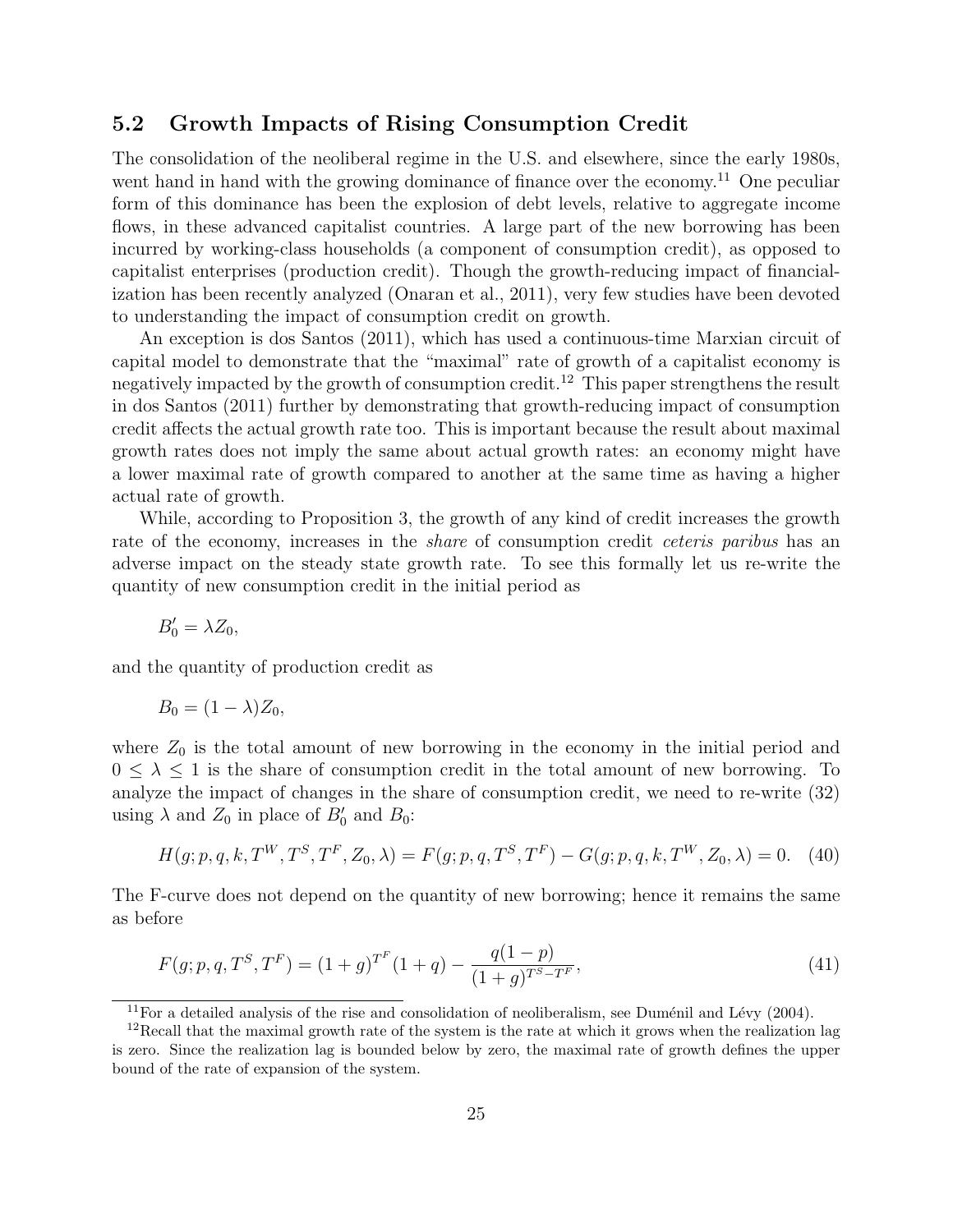but the G-curve changes to

$$
G(g; p, q, k, T^{W}, Z_0, \lambda) = \frac{(1 + pq)}{1 - (1 - \lambda)Z_0} \left\{ 1 - k + \lambda Z_0 + \frac{k}{(1 + g)^{T^{W}}} \right\}.
$$
 (42)

Using the IFT on (40), we have

$$
\frac{\partial g}{\partial \lambda}(g^*; x) = \frac{\frac{\partial H}{\partial \lambda}(g^*; x)}{\left[-\frac{\partial H}{\partial g}(g^*; x)\right]}.
$$

Since  $\frac{\partial H}{\partial g}(g^*;x) < 0$ , the sign of  $\frac{\partial g}{\partial \lambda}(g^*;x)$  is the same as the sign of  $\frac{\partial H}{\partial \lambda}(g^*;x)$ . But

$$
\frac{\partial H}{\partial \lambda}(g^*; x) = \frac{(1 + pq)Z_0}{[1 - (1 - \lambda)Z_0]^2} \times \left\{ k - \frac{k}{(1 + g^*)^{TW}} - Z_0 \right\},\tag{43}
$$

which gives us one of the key results of this paper: when the economy is operating with high levels of total credit, an increase in the share of consumption credit *ceteris paribus* will depress the steady state growth rate. We can state this result more formally as

**Proposition 5.** Let  $Z_0$  denote the level of total net credit in the economy, and  $\lambda$  denote the share of consumption credit, with  $(1 - \lambda)$  denoting the share of production credit. If

$$
Z_0 > k \left\{ 1 - \frac{1}{(1+g)^{TW}} \right\}
$$

then

$$
\frac{\partial g}{\partial \lambda}(g^*;x) < 0.
$$

Proof. The proof follows immediately from (43).

What does this result imply? If we compare two identical capitalist economies (having the same amounts of total net credit), one with a higher share of consumption credit than the other, then Proposition 5 shows that the economy with a higher share of consumption credit can be expected to be on a lower steady state growth path than the other economy.

To understand the logic of this result, it is important to distinguish between consumption and production credit. By definition, only production credit finances capital outlays. Hence, it is only production credit that creates the flow of value for the creation of more surplus value. Hence, only production credit has the capacity to increase the size of value flowing through the circuit, and thereby expand the size of the system. Thus, while consumption credit solves the realization problem by reducing the realization lag, it cannot increase the size of the system by facilitating the generation of more surplus value (which production credit does). Since, when comparing steady state growth paths, the time lags are assumed constant, a higher share of consumption credit will reduce the rate of growth of the system.

 $\Box$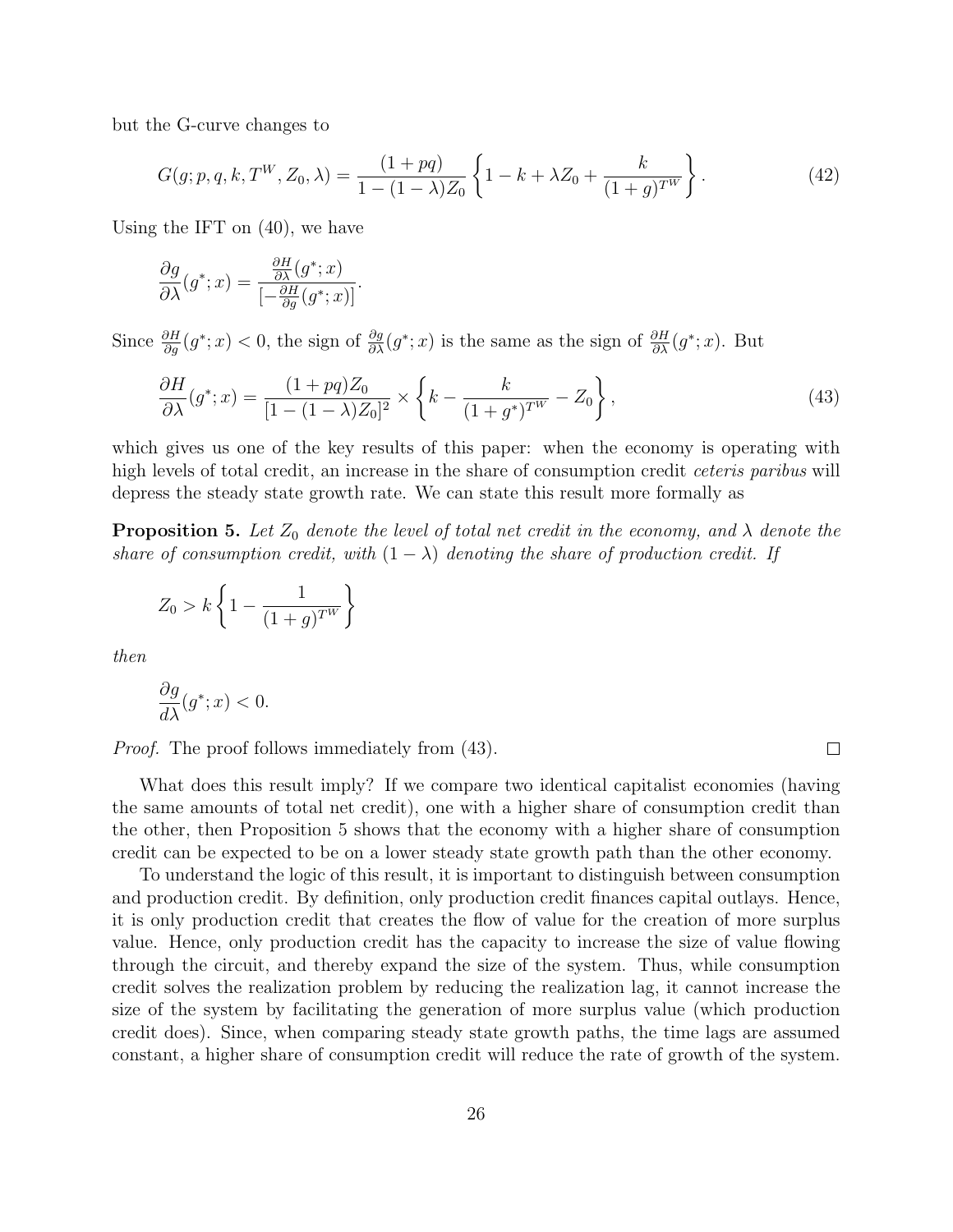An interesting corollary of Proposition 5 arises if the time lag for spending out of wages is "small": increases in the share of consumption credit is always growth-reducing. To see this note that if  $T^W = 0$ , then by Proposition 5 it follows that  $\frac{\partial g^*}{\partial \lambda}(g^*; x) < 0$  for any positive amount of total net credit  $Z_0 > 0$ . Thus, if workers spend their wage income immediately, i.e., in the period in which they earn it, then an increase in the share of consumption credit will take the economy to a lower steady state growth path as long as there was positive net credit to begin with.

#### 6 Conclusion

Marx's analysis of the circuits of capital in Volume II of *Capital* offers a unique framework for macroeconomic analysis of capitalist economies. This paper has developed a discretetime version of Duncan Foley's formalization of the Marxian circuit of capital model (Foley, 1982, 1986a). Using this model two issues of wide interest among heterodox economists was addressed.

First, it was demonstrated that the Marxian circuit of capital model allows both wage-led and profit-led growth regimes. The crucial parameter of the system that determines whether a capitalist economy will be wage-led versus profit-led is the length of the finance lag (the period of time that elapses between realization of value, and surplus-value, through sale and its recommittal into production). When the finance lag is large, the economy is more likely to be wage-led; when the finance lag is small, the economy is more likely to be a profit-led growth regime.

Second, it was demonstrated that non-production credit has a negative impact on the rate of growth of the system. Between tow identical capitalist economies, the one with a higher proportion of non-production credit in total net credit will have lower steady state growth rate. This finding is relevant to understanding the slowdown, and wider growth problems, of capitalist economies saddled with high levels of household debt.

#### References

- P. Alemi and D. K. Foley. The circuit of capital, u.s. manufacturing, and non-financial corporate business sectors, 1947-1993. Available for download at: http://homepage.newschool.edu/∼foleyd/circap.pdf, 1997.
- A. Bhaduri. On the dynamics of profit-led and wage-led growth. Cambridge Journal of Economics, 32(1):147–60, 2008.
- A. Bhaduri and S. Marglin. Unemployment and the real wage: the economic basis for contesting ideologies. Cambridge Journal of Economics, 14:375–393, 1990.
- P. L. dos Santos. Production and consumption in a continuous-time model of the circuit of capital. Research on Money and Finance Discussion Paper 28; available at: http://researchonmoneyandfinance.org/media/papers/RMF-28-dos-Santos.pdf, 2011.